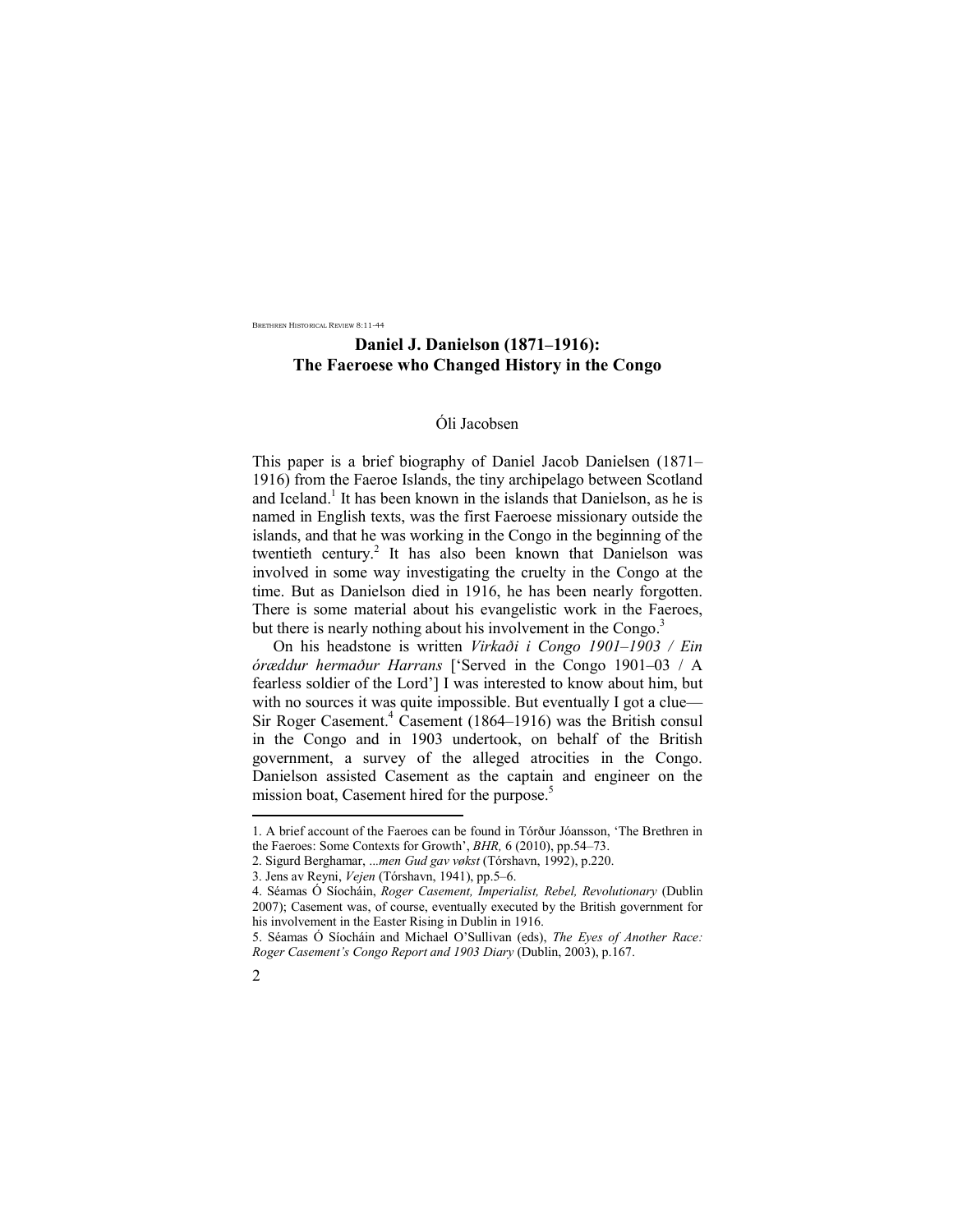

I obtained the report from that survey in which a part of Danielson's role is described. Subsequently I found the rest of the history from different archives in UK, $<sup>6</sup>$  which disclosed a fantastic</sup> history—completely unknown until now. The result was a book, *Dollin: Havnarmaðurin, sum broytti heimssøguna* (2010)*,* the subtitle of which translates into English as the subtitle of this paper. To allow non-Faeroese speakers to access Danielson's story, the book has a detailed summary in English and all the captions for the illustrations



<sup>6.</sup> University of Edinburgh, Centre for the Study of Christianity in the Non-Western World, Regions Beyond Missionary Union Archive, CSCNWW33, Congo Balolo Mission Minutes [hereafter CBMM]; London School of Economics, E. D. Morel papers, MOREL/F1-18 [hereafter EDMP]; *Echoes of Service*, vols 30–32 (1901– 1903).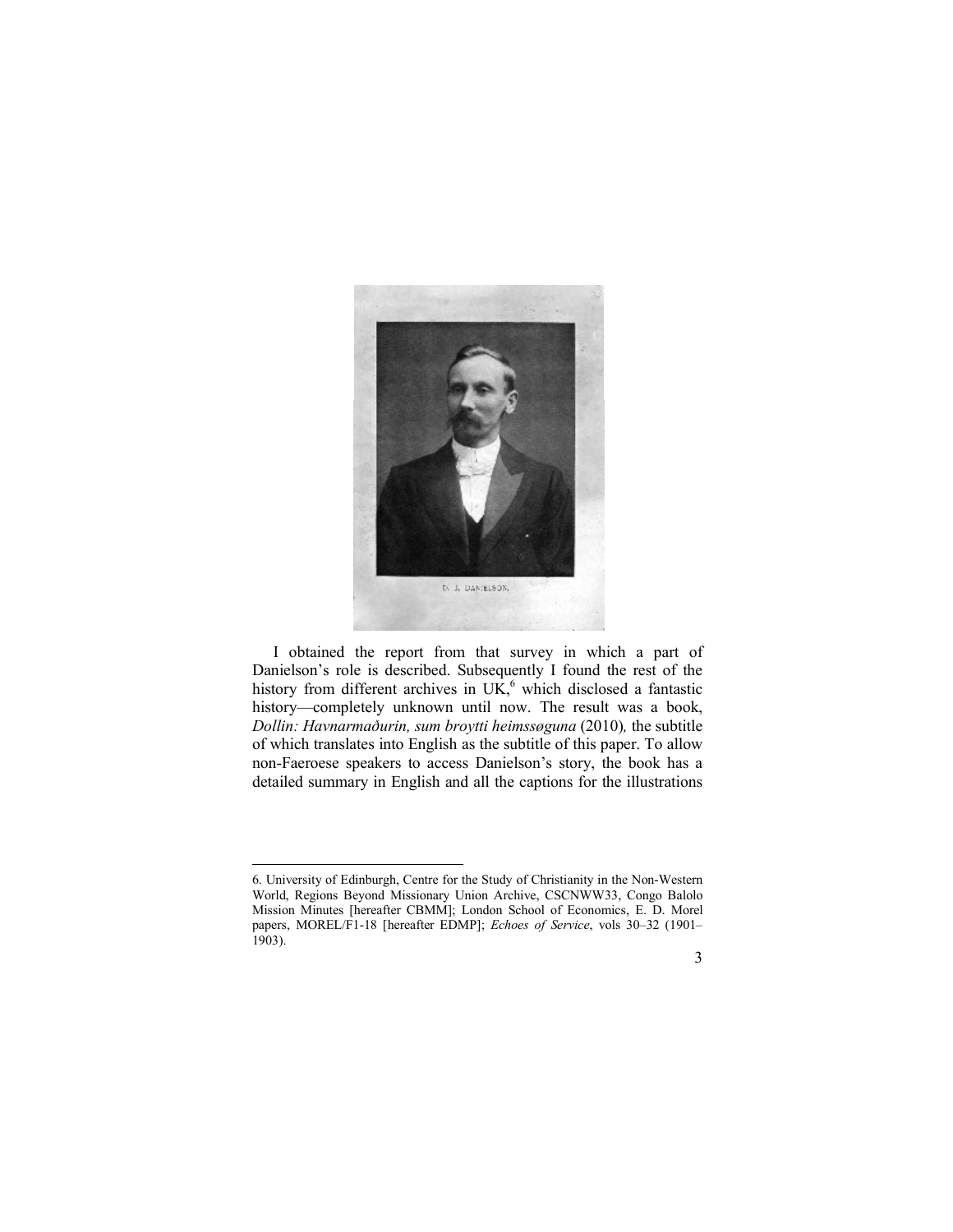are also in English.<sup>7</sup> In this paper I will summarise this history as comprehensively as possible.

#### **Who was Danielson?**

Daniel Jacob Danielsen grew up in Tórshavn in the Faeroe Islands. His mother Sigrid went as a young woman to Copenhagen. She was, incidentally, a paternal aunt of Victor Danielsen, a well-known Brethren evangelist in the Faeroes.<sup>8</sup> In 1871 she gave birth to a son without being married. The boy was named Ludvig Daniel Jacob. Ludvig is recorded as the name of his father, but he never knew him or used that name. Dollin was his petname and/or an abbreviation of Daniel Jacob. Fairly soon mother and son returned to the Faeroes and Sigrid married in 1874.

Daniel was a rather wild fellow and at the age of 18 he went to Scotland to be trained as an engineer. After that he became something of a globetrotter; we know for sure that he had been in South Africa,<sup>9</sup> and that he had sailed on ships taking emigrants to America. Although he had a Christian upbringing, he distanced himself from religion of every kind; but in 1898 he became radically converted after an open-air service in Glasgow at which he had heard the witness of a Christian worker. After the service Danielson and another man from the open-air service went to the meeting hall not far away. In an article describing his conversion he states the question he put to his new companion: 'I asked whether there was a minister there, but he said, that all the children of God were ministers and sons and daughters of God.' 2–300 people were present in the hall, and here Danielson was converted.<sup>10</sup> After his conversion he worked with the Seamen's Mission in Glasgow for a while.<sup>11</sup>

<sup>10.</sup> As Alexander Galbraith, a prominent leader in revivalist circles in Glasgow, was the principal individual in the Christian meeting through which Danielson was converted, most probably Danielson was converted through the Seamen's Bethel in Eaglesham St., Glasgow, which was a member of the Glasgow Evangelistic Association, a federation of mission halls. Mission halls had a similar ethos to the



<sup>7.</sup> Óli Jacobsen, *Dollin: Havnarmaðurin sum broytti heimssøguna* [*Dollin*: *The Faroese who changed history in the Congo*] (Tjørnustova, Tórshavn, 2010). 8. Jóansson, 'The Brethren', p.70.

<sup>9.</sup> *Echoes of Service*, vol. 33 (1904), p 184.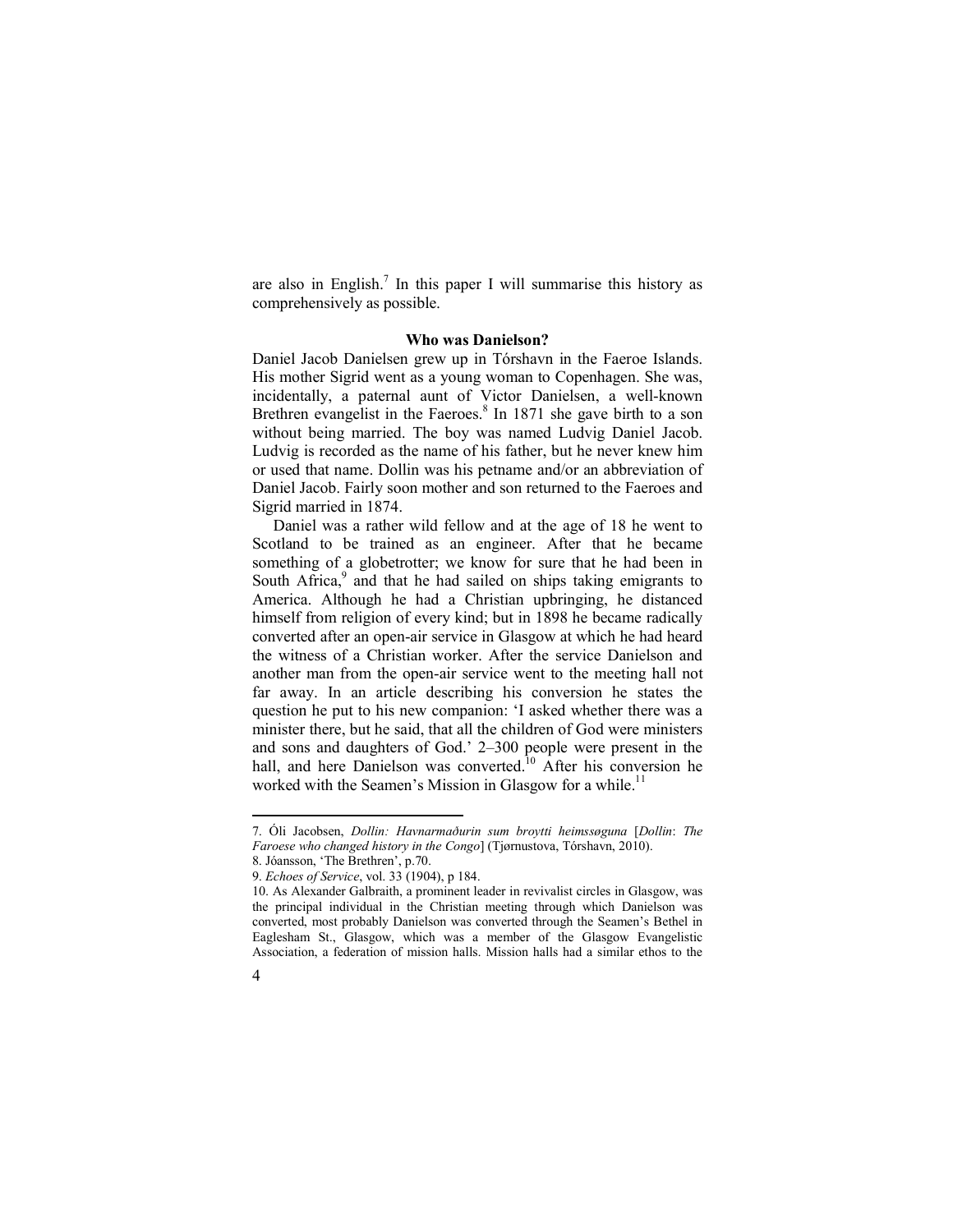# **Congo missionary**

After some time, Danielson spent a year at Harley College, the East London Institute for Home and Foreign Mission (ELI), to prepare for his work as a missionary in the Congo.<sup>12</sup> The ELI had been founded in 1873 by Henry and Fanny Grattan Guinness, who had been for a while members of the Brethren in Dublin, and it offered a vocational training and a wide-ranging educational curriculum to teach crosscultural ministry skills. The students learned to 'live by faith'.<sup>13</sup> Subsequently Danielson joined the Congo Balolo Mission (CBM), which had been founded in 1888 by an Irish Baptist missionary, John McKittrick, with the support of the Guinness's son Harry Grattan Guinness (1861–1915), a doctor, who was by then in charge of the ELI.<sup>14</sup>The CBM employed Danielson as an engineer and as *de facto* captain on their mission boats on the upper River Congo.

Having been approved as a missionary at a meeting of the CBM on 28 February 1901, Danielson left for the Congo on 11 April and was stationed at Bonginda, roughly a thousand miles up the Congo River.<sup>15</sup> We know a little about his work as a missionary. In *The Regions Beyond*, the monthly magazine of the mission, can be found

12. *Naade og Sandhed*, No. 11, November 1916.

Brethren, but maintained closer links with the institutional church and leaving a denomination was not a prerequisite of membership.

<sup>11.</sup> Danielsen family papers, A. W. Sloan, 'D. J. Danielsen, trúboðari [missionary] / F. 25. Juni 1871 / D. 18. Oktob. 1916 / Fyrsti føroyski "heidningamissionerur" [The first Faeroese "missionary to the heathen"]', unpublished MS, n.d.; my translation. It is Sloan who cites Galbraith as the leading individual (see previous note).

<sup>13.</sup> Joseph F. Conley, *Drumbeats that Changed the World: A History of the Regions Beyond Missionary Union and the West Indies Mission 1873*–*1999* (Pasadena, CA, 2000), pp.37–40.

<sup>14.</sup> Conley, *Drumbeats*, pp.72–4; a brief history of the CBM can be found at [http://en.wikipedia.org/wiki/Congo-Balolo\\_Mission,](http://en.wikipedia.org/wiki/Congo-Balolo_Mission) accessed October 2012; cf., Matthew Doherty, 'The Congo Balolo Mission and the Indigenous Christian Community: The Agency of Locals', in Amanda Barry *et al*. (eds), *Evangelists of Empire?: Missionaries in Colonial History*, [online text] Melbourne: University of Melbourne Scholarship Research Centre, 2008, <[http://msp.esrc.unimelb.edu.au/shs/missions>](http://msp.esrc.unimelb.edu.au/shs/missions), accessed October 2012. 15. CBMM, 28 February1901.

<sup>5</sup>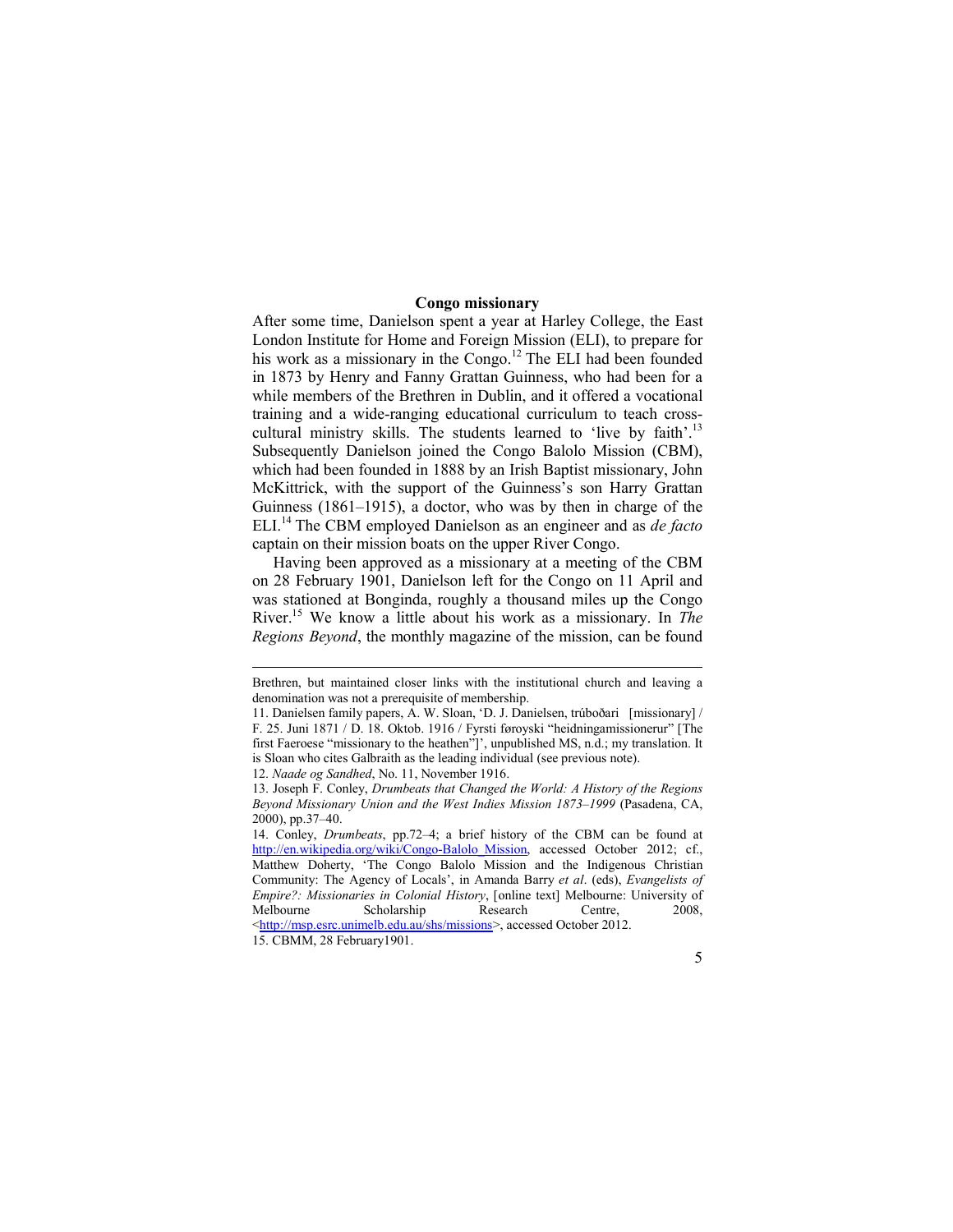the following notes about Danielson written by Revd William Douglas Armstrong, the leader of the mission in Bonginda:

*November 1901*: The last Congo mail, despatched August 6, reports all well and work going on as usual. It tells about the safe arrival of Mr. Danielson at Bonginda in the middle of July. He is a Danish brother from the Faroe [*sic*] Islands. While for the present his help will be chiefly felt in the steamer work. He looks forward to preaching the Gospel as soon as he shall have acquired the language. 16

*June 1902*: Our Danish Brother is proving himself a real acquisition. He makes things most comfortable for his passengers. We are very thankful for him. The *Pioneer* quite outdoes her old self in his hands.<sup>17</sup>

*July 1903*: The Christian men often go down on Sundays and hold meetings, so that they get three services a week. The itinerating work suffers somewhat from the fact that I am the only one able to undertake it. However, when the engineers are here, Mr. Danielson kindly takes the morning service week about, and leaves me free to make excursions. I have in this way been able to go out three times lately.<sup>18</sup>

According to Faroese sources, Danielson was well known for his sense of humour, and this characteristic of his was a great help in various disputes among the locals.<sup>19</sup> Obviously he must have been linguistically gifted, as he was quite soon able to speak with the locals, and therefore also was able to act as an interpreter. He also had battles with the native shamans, then regarded as 'witch doctors', to stop their work.<sup>20</sup>

Unfortunately Danielson also had a quick temper. It became clear among his fellow missionaries that there were negative feelings

<sup>20.</sup> *Ibid*.



<sup>16.</sup> *Regions Beyond* [hereafter *RB*], (1901), p 309.

<sup>17.</sup> *Ibid*. (1902), p 179.

<sup>18.</sup> *Ibid*., (1903), p.207; see also 'A Day on the "Pioneer"', *RB*, quoted in Jacobsen, *Dolllin*, p.30.

<sup>19.</sup> Sloan, 'Danielsen, trúboðari'.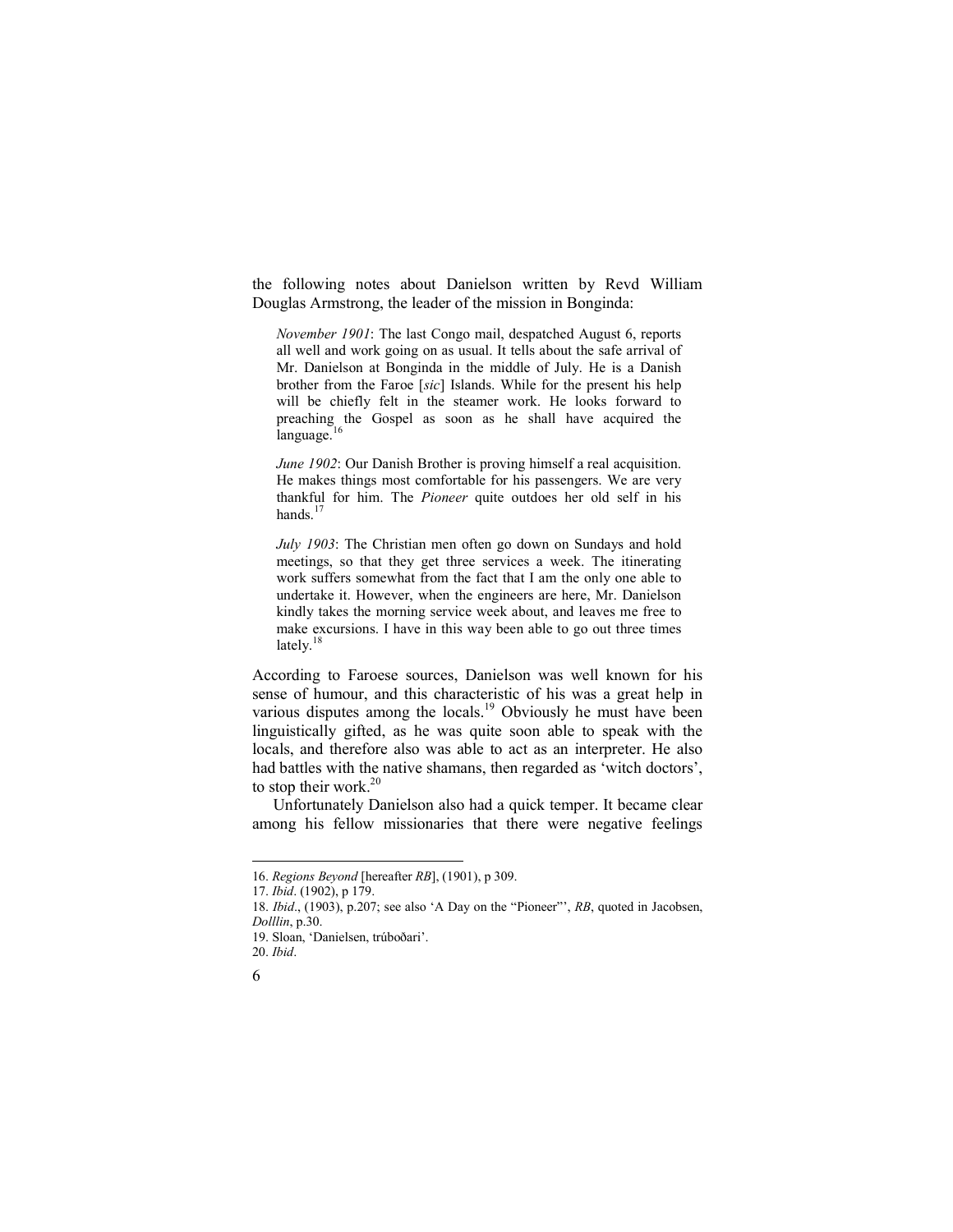towards him. The first concrete evidence of this is that in 1902 the CBM in London recorded charges against Danielson of flogging locals and of putting them in the stocks when they failed to bring sufficient supplies of wood to fuel the steam engines' boilers. Furthermore he was accused of taking the crews' relatives as hostages from the same motive.

The headquarters of the Mission in London took this very seriously and decided to investigate the matter fully. It was taken up at a Conference on 4 September 1902 where the members of the Council and missionaries on leave were present, $^{21}$  and at a meeting of the CBM council on 28 May 1903, it was decided to call Danielson back to England. What is surprising about Danielson's recall was that in particular it was based on assertions from a Mr Sawyers who was a carpenter missionary. Around the same time Sawyers was dismissed from the Mission for incompetence. In addition to the assertions of Sawyers, Danielson was accused by Mr Black who was an engineer on the Mission's ships. He also caused problems to the Mission and at its meeting on the 5 February 1903 the Council persuaded Black to attend Bible college where, in addition to other items, he would be 'helped by contact with other men to overcome that particular element in his character which has hitherto made it difficult for him the get on with his brethren in the field.<sup>22</sup>Black came back later to the Congo, but it is surprising that such a serious decision as the recall of a missionary had been taken based on statements from persons who the mission apparently did not trust.

On his way down the Congo River heading for England, Danielson was informed by the Mission that the recall had been cancelled. It appears that the investigation had come to the conclusion that the accusations were false or, at least, greatly exaggerated.<sup>23</sup> It was about that time Danielson met Roger Casement, who needed an engineer for the steamer *Henry Reed*. Casement

<sup>23.</sup> CBMM, 24 September 1903: the board of the CBM was informed about the decision at a meeting on this date, but the decision must have been taken when Danielson was hired by Casement 17 July.



<sup>21.</sup> CBMM, 5th February 1903.

<sup>22.</sup> *Ibid*.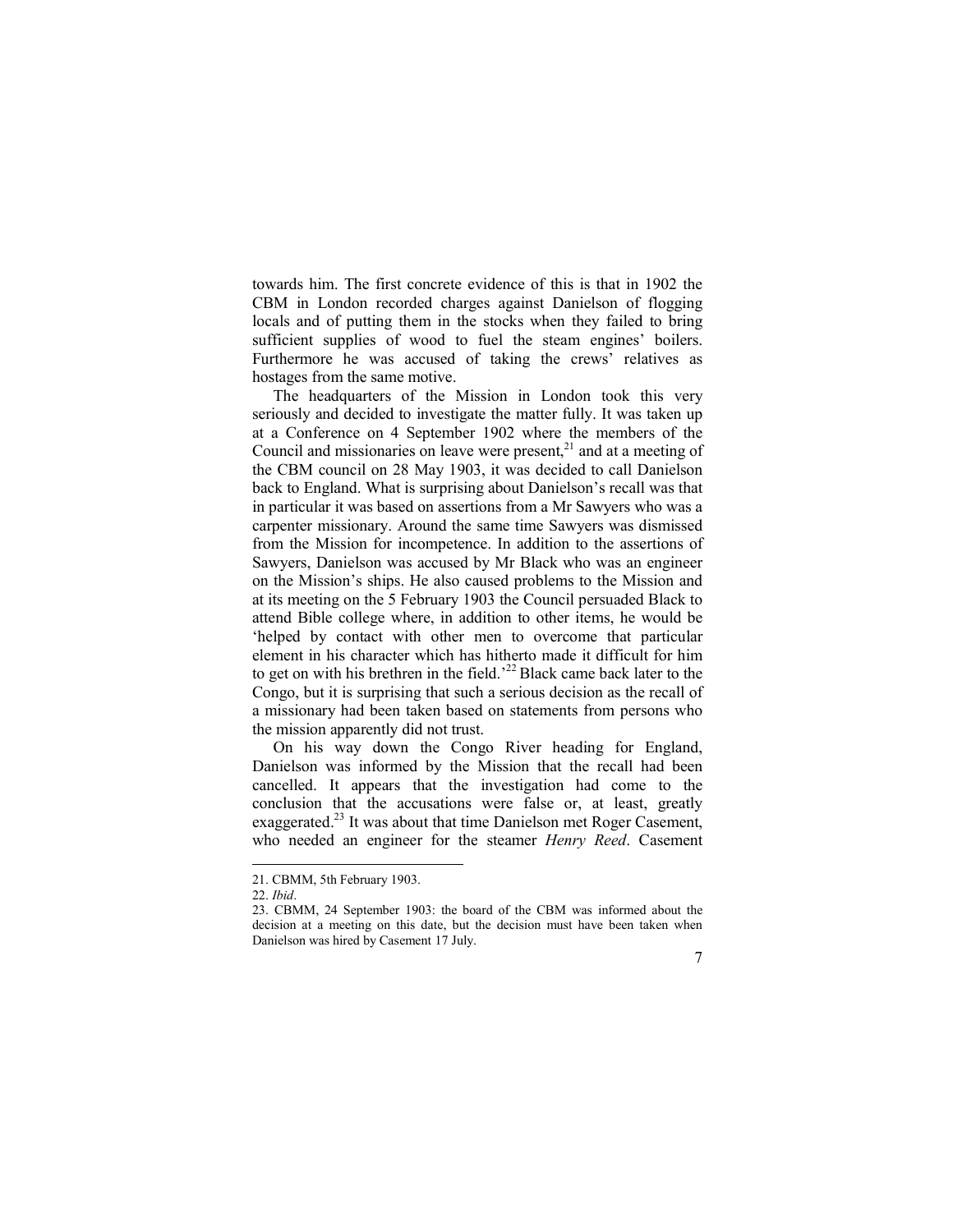

The American Missionary Union steamer *Henry Reed* which was used by Casement for his expedition. Danielson was the skipper and engineer on board.

wanted to use transport that was independent of the Belgian authorities, and for that reason he hired SS *Henry Reed* from the American Baptist Missionary Union which had taken over the work in the lower Congo that had been commenced by volunteers from the ELI.<sup>24</sup> On Friday 17 July 1903 Danielson was hired as an engineer, which in reality also meant that he was the captain.

In *The Eyes of Another Race* (2003), which reprints Casement's report and publishes his diary for 1903, this dramatic journey has been described in such a way that the cruelty towards the locals is fully documented.<sup>25</sup> The most infamous symbol of cruelty was 'cut hands'. The soldiers of the *Force Publique* were equipped with cartridges in exchange for an equivalent number of right hands from slaughtered 'enemies'. If there were not sufficient cartridges, hands were cut off living, and innocent, people. This is the reason for the many photographs from this period showing numerous one-handed people.

<sup>25.</sup> Ó Síocháin and O'Sullivan (eds), *The Eyes*, pp.49–177.



<sup>24.</sup> Conley, *Drumbeats*, pp.61, 66–8.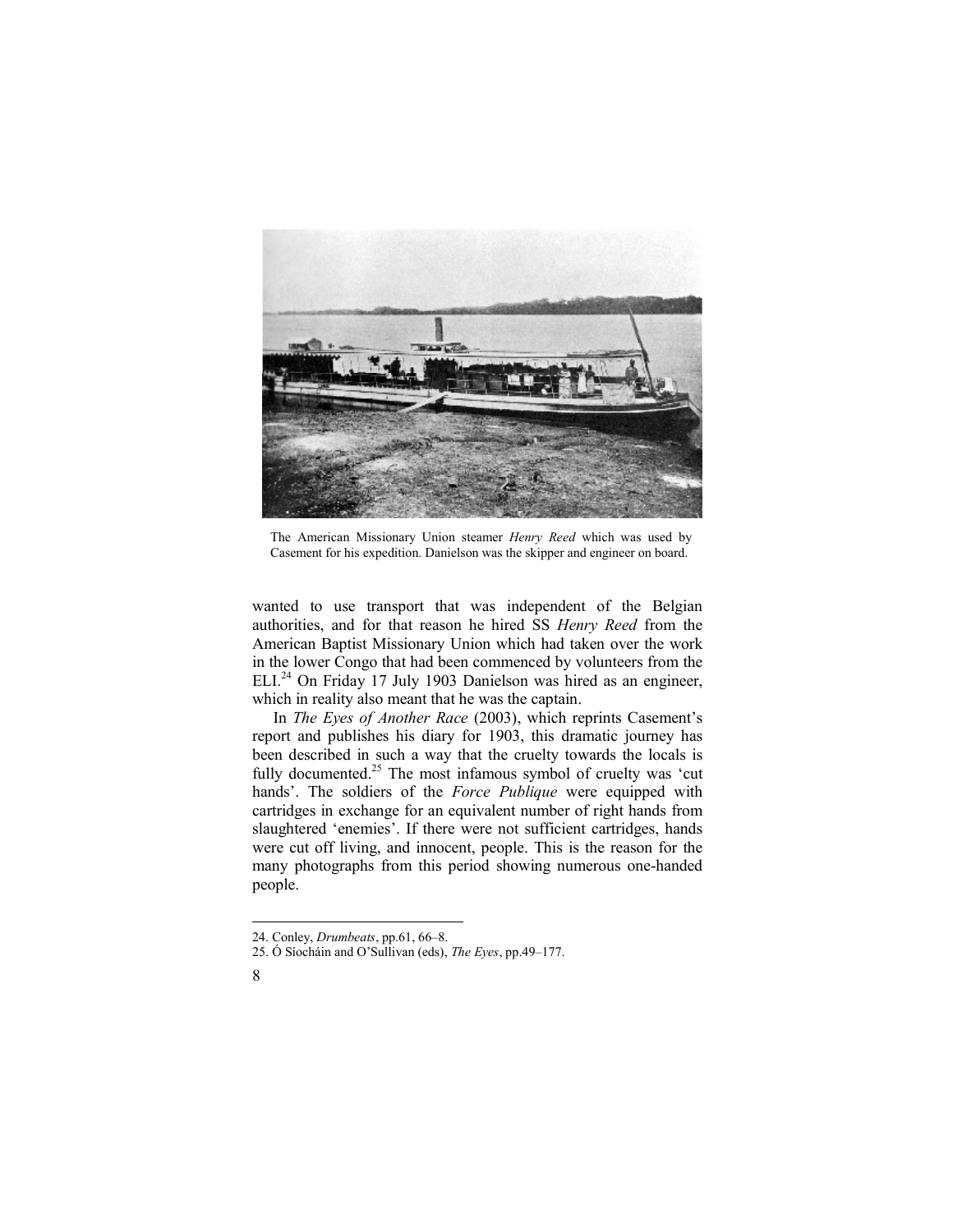There is no doubt that Danielson and Casement got on well with each other. Several times Casement complimented Danielson for his skills in running the ship, but he also occasionally mentioned Danielson's quick temper, which from time to time was uncomfortable for the crew. It is also evident from Casement's diaries and report that Danielson assisted him with his survey.<sup>26</sup>

Séamas Ó Síocháin gives the following evaluation of Danielson:

Given the State's monopoly of river transport and the likelihood of its monitoring or controlling his movements, access to independent transport was a crucial element in Casement's probings. The *Henry Reed* allowed him to avoid a degree of surveillance and to go to places which would have been otherwise difficult to reach or even inaccessible (Lake Mantumba, the tributary at Ifomi). A sympathetic and competent engineer (effectively captain) was vital to the enterprise; Danielson provided this expertise.

Danielson performed his role effectively. On a couple of occasions, recorded in his diary, Casement was critical of specific actions of Danielson's, but these actions did not threaten to undermine the main enterprise. It became clear to me when analysing Casement's up-river movements how heavy his reliance was on missionary groups; Danielson was one part of this reliance.<sup>27</sup>

### **Starting a campaign in Britain**

After the end of his mission with Casement, Danielson returned to England where he arrived about 10 October 1903. It seems likely that Danielson was animated by a desire to do something immediately to raise awareness in the UK of the situation in the Congo. From the material we have in the Faeroes, $28$  we can conclude that he wrote letters from the Congo to the British authorities regarding the situation, and that after returning to England he probably had a



<sup>26.</sup> Ó Síocháin and O'Sullivan (eds), *The Eyes*, pp.167–72.

<sup>27.</sup> Séamas Ó Síocháin e-mail to the writer. I had regular contact with Séamas Ó Síocháin, a lecturer at the National University of Ireland, Maynooth, while writing my biography. The editorial material of *The Eyes of Another Race* confirms this assessment of Danielson's role.

<sup>28.</sup> Sloan, 'Danielsen, trúboðari'.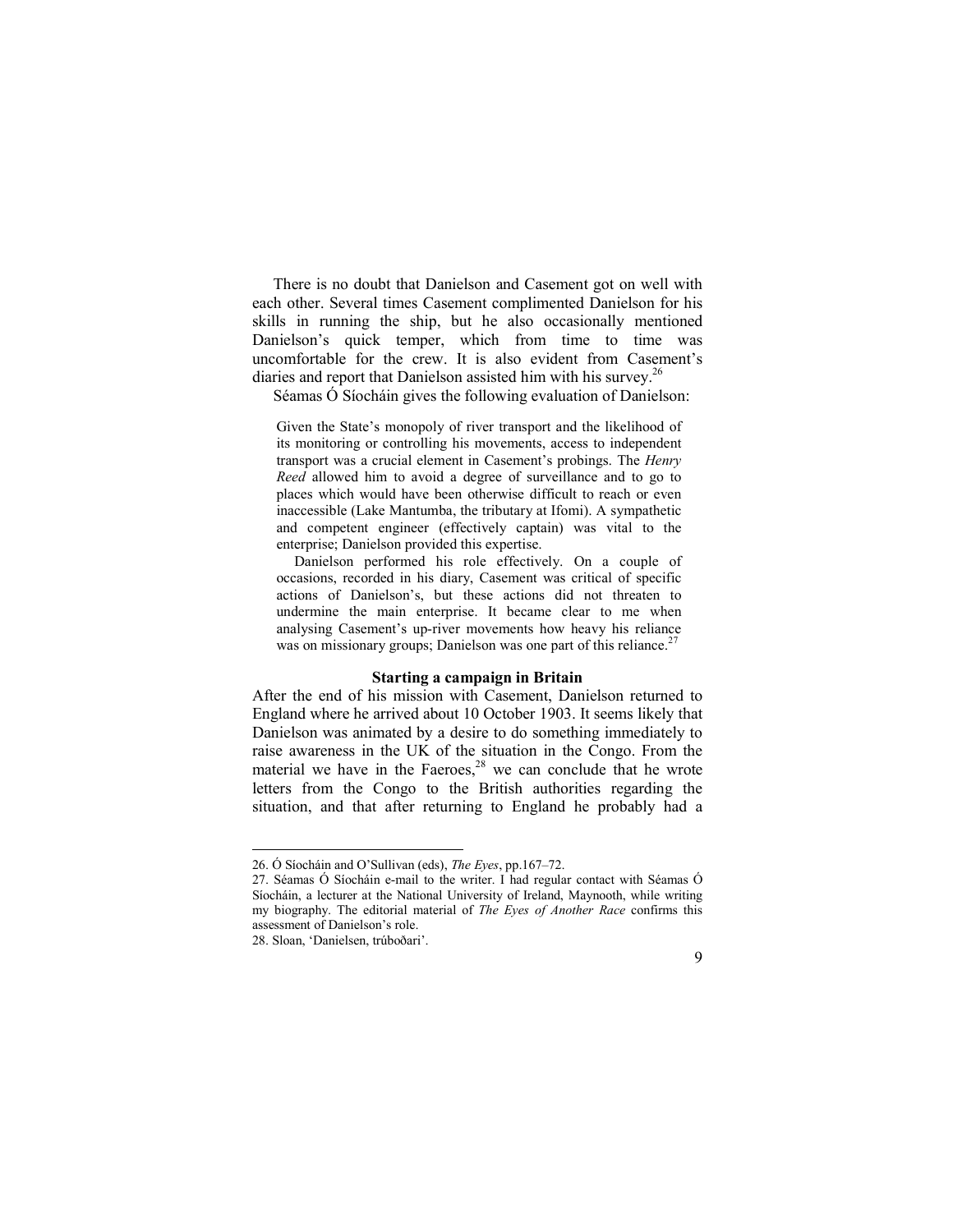meeting with the foreign secretary, Lord Lansdowne, to discuss this matter.

We know that the Foreign Office (FO) was at least aware of Danielson and he was intended by them to play a role in the Congo campaign. As early as 24 November 1903, before the arrival of Casement, the FO considered Casement's report had better be published first, after which Danielson could follow up with more effect. Henry Fox Bourne, another Congo Reform campaigner who had visited the FO, wrote to Edmund Morel, a crucial figure in the Congo campaign, regarding Danielson: 'It [i.e the FO] does not object to use being made of his other information—indeed would like it be done by way of keeping up public interest in the movement, which I really believe it is eager to promote'.<sup>29</sup>

That was also what Danielson did. He was eager to force the CBM to start a Congo campaign immediately and obviously appealed to the mission to do so. At a meeting on the 22 October 1903, the Congo Council of the Regions Beyond Missionary Union (RBMU), the new name of the CBM, concluded: 'It was unanimously decided to await the arrival of Mr. Casement—the British Consul to the Congo—before using the information brought home by Mr. Danielson of recent atrocities and the continued maladministration of the Congo State.'<sup>30</sup>

To evaluate the role of Danielson in the establishment of the Congo Reform Campaign (CRC), it is essential to document the position of the CBM in relation to the Belgian authorities. Dr Harry Grattan Guinness, the leader of the CBM, was early aware of the atrocities in the Congo. The question had been raised at a meeting of

<sup>30.</sup> CBMM, 22 October 1903.



<sup>29.</sup> Henry Fox Bourne to E. D. Morel 24 November 1903, quoted in Ruth M. Slade, *English Missionaries and the Beginning of the Anti-Congolese Campaign in England*  (Brussels, 1955), p. 69. Cf. E. D. Morel to Herbert Ward, 10 November 1903: 'Grattan Guinness of the CBM has some terrible information. The Foreign Office seems to desire all the pressure from public opinion they can get. Between ourselves, Farnall—the man in charge of those things at F.O. is rather pessimistic about the amount of information we are getting from Congo—said to me: "If you drop the Congo question, be sure the government will drop it." ', EDMP, F10, quoted in Slade, *English Missionaries*, p.69.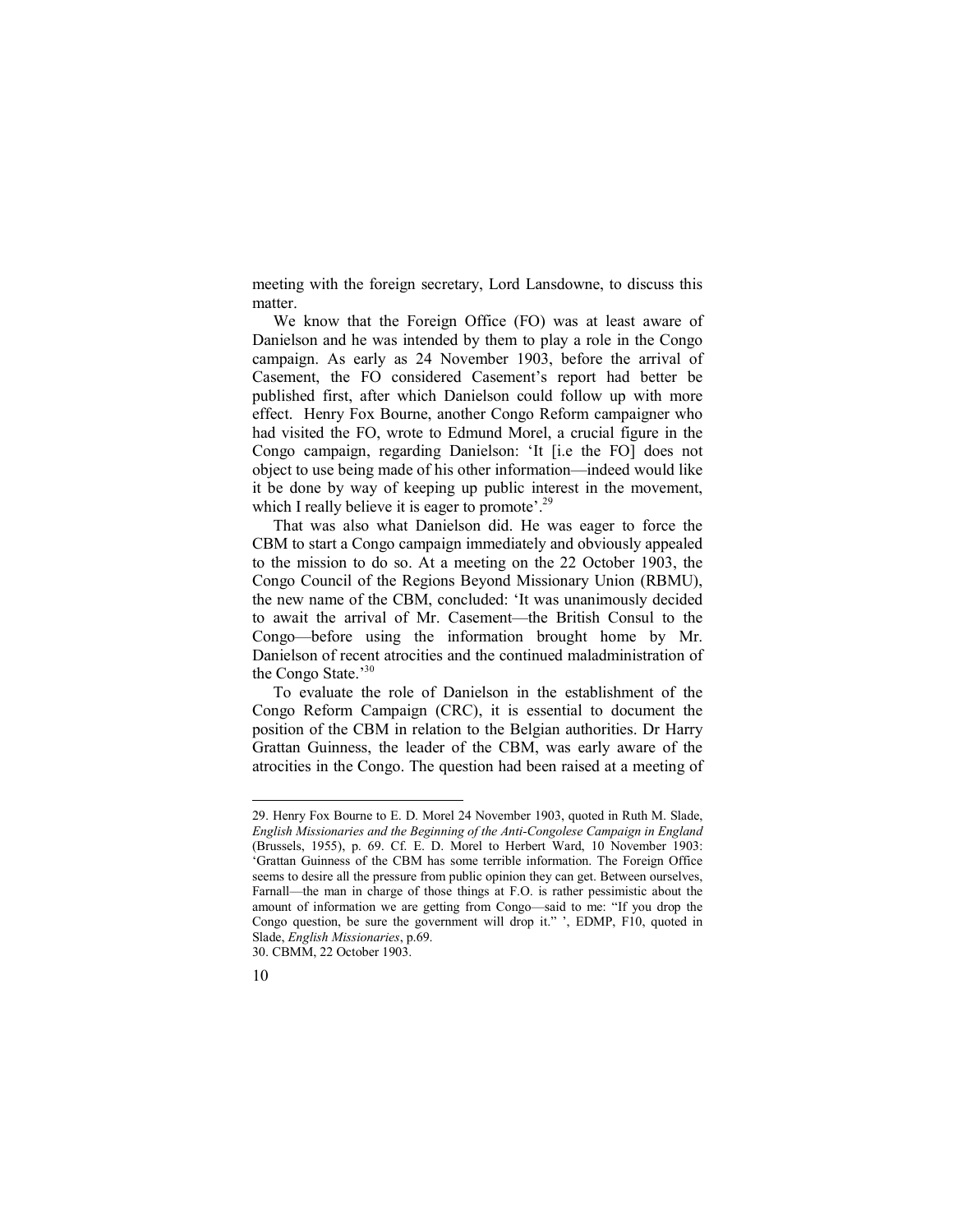the Congo Council on 24 June 1896. The minutes from that meeting state:

An important communication from Mr. Sjöblom was received and presented to the Council, and it was decided that a communication should be made to the Congo Secretary in Brussels on the subject, making a clear statement as to the facts of Congo atrocities at all of the varied Mission Stations. 31

The Revd E. J. Sjöblom from Sweden, and another former ELI student, had been one of the first missionaries to publicly criticise the Congo State. In addition to Danielson he is the only Scandinavian who is known to have publicly opposed the rule of the Congo. Guinness had been so moved with the horror of the situation that he went to Brussels in 1896 where he met King Leopold.<sup>32</sup> He was then able to fully present the ghastly facts of the case to His Majesty. But his argument was more economic than humanitarian. He later wrote:

I further enlarged on the suicidal policy, pursued by so many of the State agents, of "killing the goose that lays the golden egg," for, as I explained, only the native can work in such a climate. The King seemed greatly interested and pained by what I had to say, and subsequently humanitarian recommendations were sent to the Congo, with the effect that, of recent years, as our missionaries are concerned, the smoked [i.e. cut] hands are entirely a matter of the past.33

This topic was again on the agenda of the CBM council on the 24 September 1896:

The proposed reforms by the Free State Government were discussed and the Council noted with pleasure that Mr. Grenfell, Mr. Bentley and Dr. Sims together with one of the Roman Catholic missionaries have been appointed to investigate any case of oppression of the natives or cruelty on the part of the State officials that may be

l

11

<sup>31.</sup> CBMM, 24 June 1896.

<sup>32.</sup> *RB*, April 1903, p. 134.

<sup>33.</sup> *Ibid*.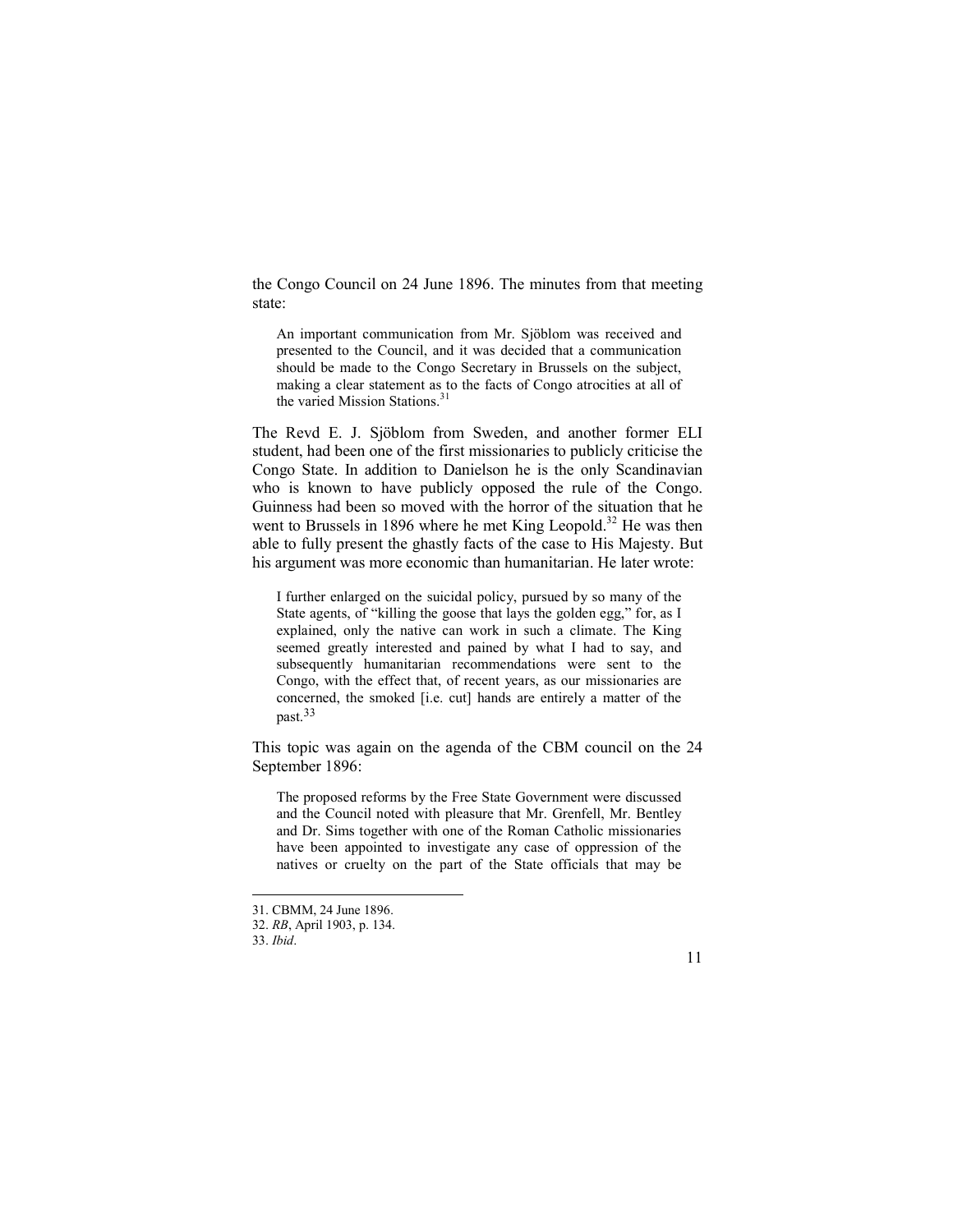reported to them, such investigations to be reported to the Government.<sup>34</sup>

The editors of *The Eyes of Another Race* reach the following conclusion on the above-mentioned investigation:

Stung by the mounting criticism, Leopold reacted by setting up, in September 1896, the Commission for the protection of the Natives with six members, three Catholic and three Protestant missionaries (including the prominent British Baptists, George Grenfell and William Bentley). With its members stationed far apart, however, and not given any transport or administrative support, the Commission remained a paper entity. Atrocity stories continued.<sup>35</sup>

Furthermore, David Lagergren writes in *Mission and State in the Congo* (1970):

This desire to appease is most clearly exemplified by Guinness. Because of his eagerness to expand his mission, there were times when he maintained a continuous contact with Brussels and Antwerp. On these occasions he did not neglect to point out how well the authorities and the missions were now working together in the field. $36$ 

In this connection it is of interest to read the following in Kevin Grant's *A Civilised Savagery* (2005):

Morel and Fox Bourne realized that they needed British missionaries to testify against the Congo Free State in order to persuade the British public and, in turn, the government to take up their case. Morel approached the BMS [i.e. Baptist Missionary Society] in 1901 and was rebuffed in light of its effort to win approval from the Congo Free State for further expansion into the Congo interior.

In 1902, Morel approached Guinness at the Congo Balolo Mission who confirmed that slavery and atrocities were occurring in

<sup>36.</sup> David Lagergren, *Mission and State in the Congo*, (Uppsala 1970), p.267.



<sup>34.</sup> CBMM, 24 September 1896; in fact there were three RC missionaries investigating.

<sup>35.</sup> Séamas Ó Síocháin and Michael O'Sullivan, 'General Introduction', in *idem* (eds), *The Eyes*, pp.6–7.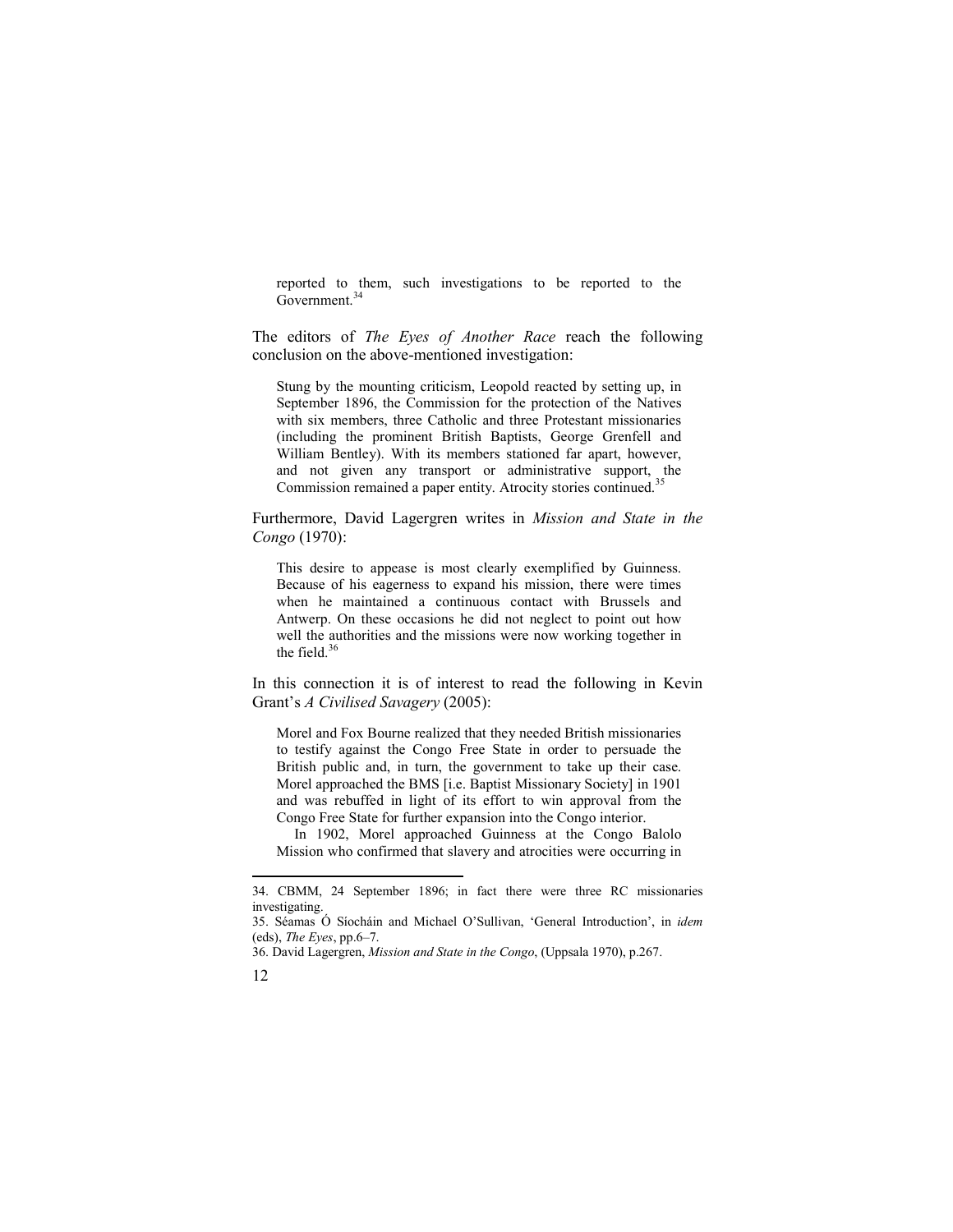the Congo; and Guinness explained that the British government was not likely to intervene, so any public protest by his missionaries would only undermine their long term evangelical goals. Within a year however, the Congo Balolo Mission had given up hope that the Congo Free State would permit expansion, and Guinness allied himself with Morel despite their ideological differences.<sup>37</sup>

What had actually happened is as follows: On 5 February 1903 the Congo Administration had appeared on the agenda at the meeting of the Congo Council of the CBM. There was a request from Edmund Morel, in which he requested that the Council would place at his disposal the information in their hands with reference to the treatment of natives by the State. It was decided that Guinness should conduct interviews with the relevant persons 'after which the Council will decide whether it will be advisable to place our information in Mr. Morel's hands.'<sup>38</sup>

The next meeting of the Council took place on 26 February 1903. It had not been possible for Guinness to meet the persons mentioned, and dealing with Morel's request was postponed. At the next meeting on the 26 March 1903 the request was not mentioned at all. Instead it was noted in the minute book:

The matter of Congo Atrocities was again considered and it was felt that the time had arrived for us to make some statement relative to them. Dr. Guinness was therefore, asked to kindly undertake to write an article for publication in the Regions Beyond stating clearly our present position and future policy regarding the above.<sup>39</sup>

It is probable that this step had been an excuse for not giving Morel the material he had asked for. The article, however, was published in *Regions Beyond* in April 1903.<sup>40</sup> It is quite moderate. It admits the



<sup>37.</sup> Kevin Grant, *A Civilised Savagery: Britain and the New Slaveries in Africa, 1884–1926* (New York & London, 2005), p.51; Conley, *Drumbeats*, p.84, gives a similar explanation for Guinness's initial silence.

<sup>38.</sup> CBMM, 5 February 1903.

<sup>39.</sup> *Ibid*, 26 February 1903.

<sup>40.</sup> *RB*, April 1903, pp. 131–136.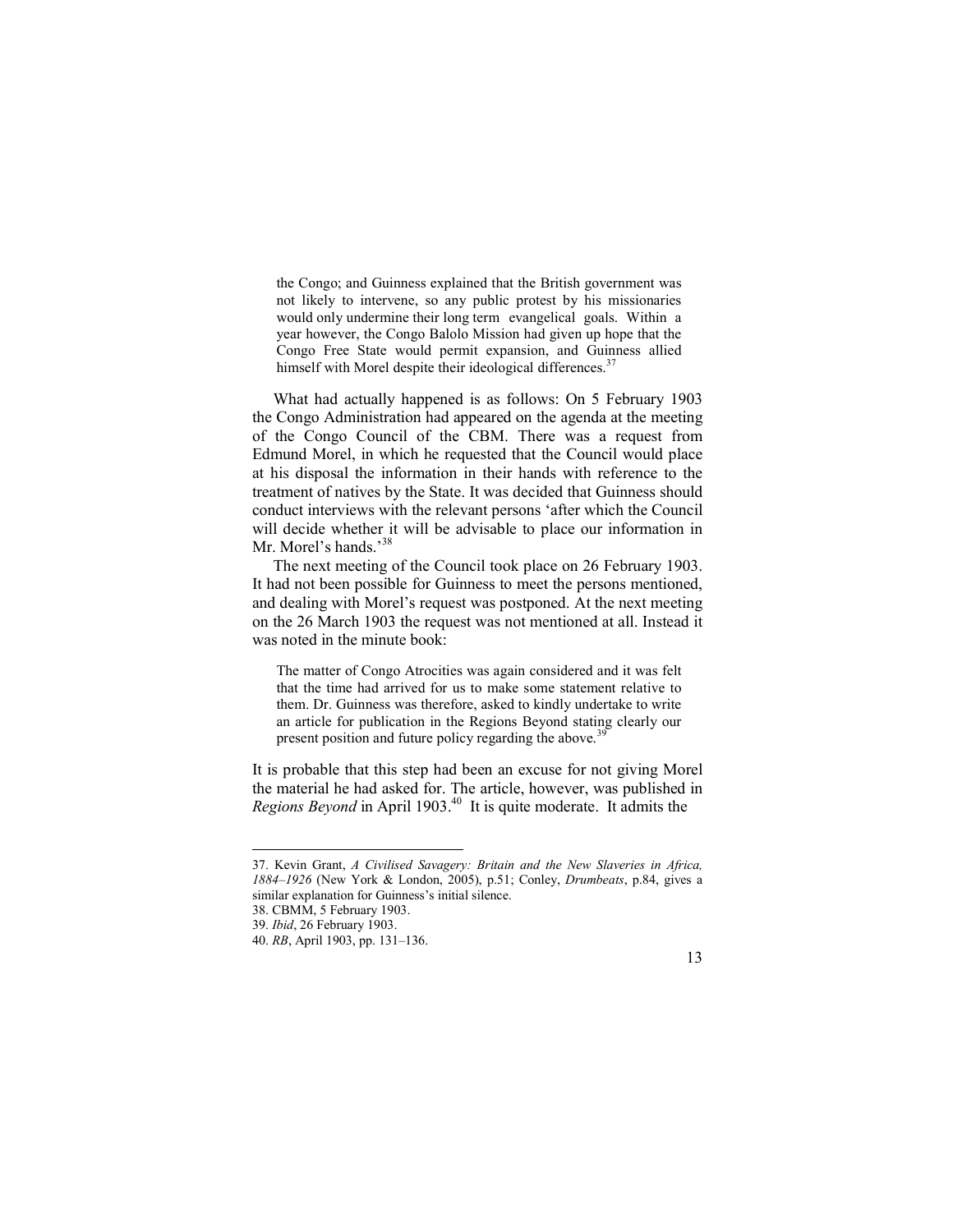

Mola and Yuko who Casement and Danielson met in Ikoko on 29 July 1903. It is almost certain that Danielson is the photographer.

atrocities, but places the main responsibility for them on the local sentries and not on the authorities and absolutely not on King Leopold. Up to this point it appears that Guinness had been treading carefully in order to avoid causing offence.<sup>41</sup>

# **Danielson and Morel**

That was the situation until the arrival of Danielson who had little patience to wait for Casement who was expected to arrive in England

<sup>41.</sup> Cf. the identical conclusion in the quotation from Grant, *A Civilised Savagery*, and from Conley, *Drumbeats*, at n.37 above.

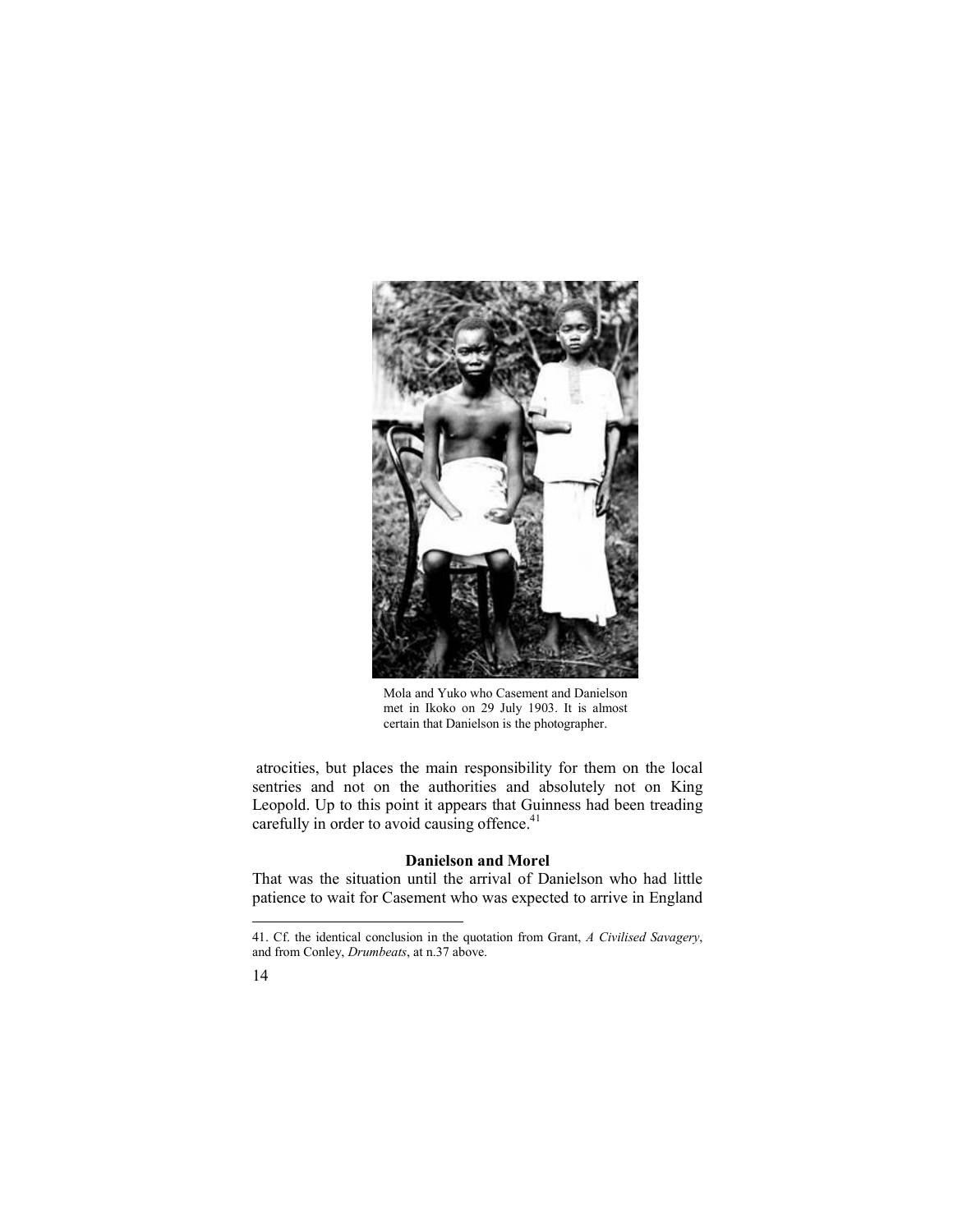at the beginning of December. Danielson started his campaign right away at the beginning of November. Soon afterwards, Danielson and Edmund Morel (1873–1924), another key figure in this history, commenced a correspondence.<sup>42</sup> Morel worked for the Elder Dempster Shipping Company, which served the Congo from the UK and Belgium. He had observed that the ships brought home valuables such as ivory and rubber and only carried out weapons and luxury for the whites. He concluded that what went on in the Congo was in the reality slavery. He resigned from his job and in 1900 started campaigning against the rule of King Leopold II in the Congo.

His first step was to gather all the information he could from the Congo and he wrote a large number of articles. In 1903 the weekly magazine *West African Mail* was established, which, for example, in that year alone, consisted of a thousand pages, and in addition he wrote many more relevant materials, including books and thousands of letters.<sup>43</sup> Danielson took steps to contact Morel as we can see in the latter's answer of 17 November 1903. In his letter Morel also had helpful advice:

You mention that on the  $7<sup>th</sup>$  and  $8<sup>th</sup>$  inst, you were speaking before 4 or 5,000 people in Edinburgh. I wish it were possible (I speak with all respect) to infuse into your missionaries some notion of how to get at the ear of the public in connection with a matter of this kind. Now who knows what you said to those 4 or 5,000 people? Not a soul outside your immediate audience. But if you had had press representatives there, your words would have been reproduced all over the country. The thing is to get these statements into the paper, and to rouse public opinion. If they are not got into the papers, public opinion will never be roused, and the whole agitation, I assert deliberately, depends for its success upon maintaining unimpaired and connected interest on the part of public opinion; that can only be done through the press, and I don't think you gentlemen realise the fact sufficiently. Now if you like to give me a short summary of what you said in connection with Congo maladministration before

l

15

<sup>42.</sup> Adam Hochschild, *King Leopold's Ghost: A Story of Greed, Terror, and Heroism in Colonial Africa* (Boston, 1998), pp. 177–181.

<sup>43.</sup> EDMP, CA3225; cf. Conley, *Drumbeats*, p.83.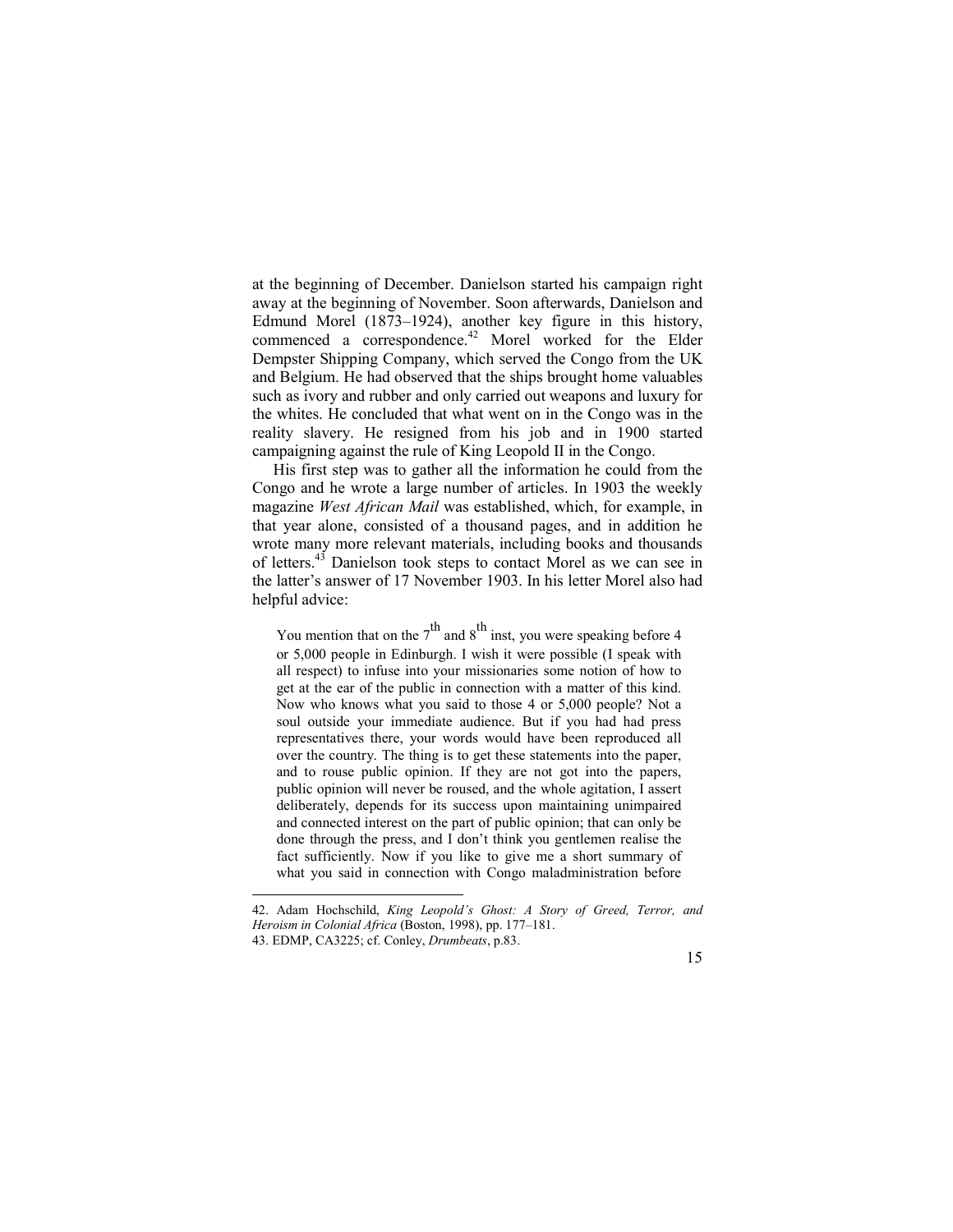those 4 or 5,000 people, I will publish it in my paper; and do, the next time you are speaking, arrange to have representatives of the press present. What I am writing you now I have said verbally to Dr. Grattan Guinness. This battle must be fought with a continuous systematic attack; not by a short attack and then a retreat to consider the next step, but blow after blow, that is the only way to keep up sustained public interest. Needless to say I shall be grateful and pleased for any information you may give me at any time on this subject, whether you write from Africa or from Europe.<sup>44</sup>

Danielson followed the advice from Morel immediately as can be seen from articles in the newspapers and journals. *The West African Mail* had already on 27 November 1903 carried the following article:

# **CONGO STATE**

# **WILL EUROPE AWAKE TOO LATE? Mr D. J. Danielson on the Congo Horror.**  "EVERY MAN, WOMAN AND CHILD IN THE RUBBER DISTRICTS—A SLAVE!" WILL THEY KILL US BEFORE THEY GO AWAY?

# **Special to the West African Mail**

*(From a Correspondent)* 

Mr. D. J. Danielson, who is attached to the Regions Beyond Missionary Society, in the Congo, has in the course of the last few weeks addressed several meetings in Edinburgh on the subject of Congo State misrule. On one occasion three thousand people assembled at the Synod Hall to hear Mr. Danielson speak.

In the course of his speech at the Synod Hall, Mr. Danielson denounced in the strongest language the abominable oppression to which the Congo natives are subjected. The rubber trade—if it should be called trade—declared Mr. Danielson, was rapidly killing off the natives, and would end in the virtual extermination of all the Congo races, whom the Congo State was able to get in the grip. A Free State by name, it was a Slave state in fact. Mr. Danielson

16

<sup>44.</sup> EDMP, F10/8, Letter Book, f437-439, Edmund Morel to H. [*sic*] J. Danielson, 17 November 1903; the truth of Morel's observation can be seen in the absence of reports of Danielson's meetings of late 1903 in the Edinburgh press; the first note of agitation over the Congo in the Edinburgh newspaper, *The Scotsman*, was on 2 February 1904, p.4i, by which time the campaign had moved to Glasgow.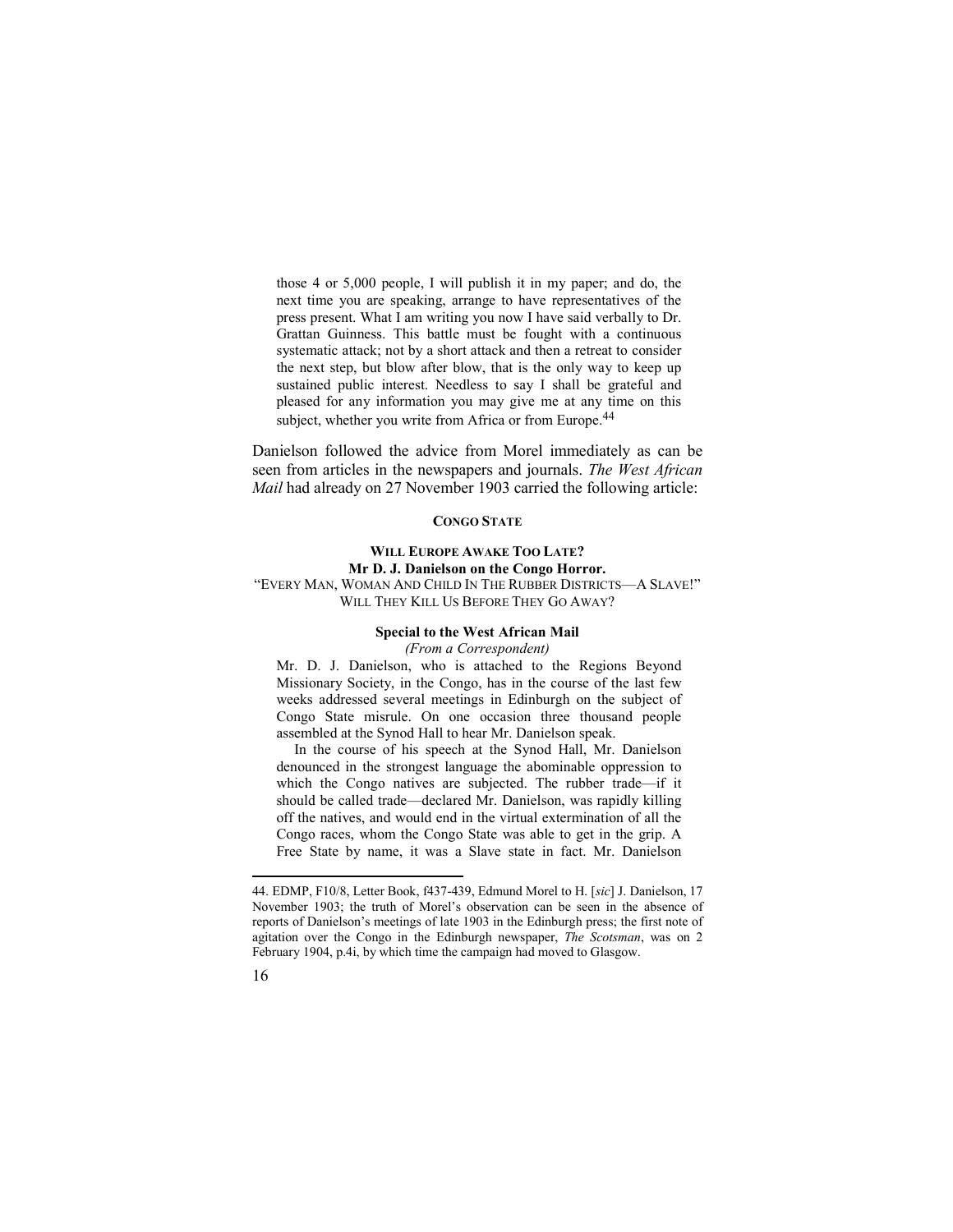explained that he had just come home from the Congo. He had been living for upwards of two years in the Upper Congo, in one of the rubber districts where the Belgian Concessionaires were carrying on their atrocious rubber traffic with the help of the State officers, for concessionaires and State worked hand in hand. Mr Danielson went on to say that he had personally witnessed the commitment of abominable deeds, and had on several occasions prevented the Belgians and their soldiers from perpetrating outrages upon men and women. He had photos in his possession illustrating these atrocities upon the natives, atrocities perpetrated this very year, and arising from the rubber extortion. It had been said, that the

#### CUTTING OFF OF NATIVES' HANDS

was done by Congo State soldiers to account for the number of cartridges they expended—one hand for each cartridge. But he thought the chief purpose of these mutilations was to strike terror into the natives to show them what they had to expect if they failed to satisfy the white man's demands for rubber, rations and other taxes. "It is a daily sight," said Mr Danielson "to see

#### WOMEN TIED UP AS HOSTAGES

and kept sometimes for many weeks—tied up with strong rope so that they shall not manage to steal away to their homes."

Mr Danielson further asserted that every man, woman and child in the rubber districts of Congo State was "kept a slave, and a slave of the lowest order," and that the natives were far better off before King Leopold had anything to do with the country. "The cry of the natives," continued Mr Danielson, was "When will the white rubber collectors be satisfied? When will they have enough rubber? When will they leave our country, and leave us in peace?"

#### "WILL THEY KILL US ALL BEFORE THEY GO AWAY?"

These were questions said Mr Danielson, frequently asked, and how could they be answered?

"Several natives," declared Mr Danielson, "asked me before I left for home, if I could tell their bad circumstances to the good white men in the far-off country, and ask them to help and to deliver them from their taskmasters." "With God's help," continued the speaker, "I will tell everyone I can of this terrible slavery which is carried out in the Congo State. If this atrocious Administration goes on much longer, in a few years' time whole districts will have become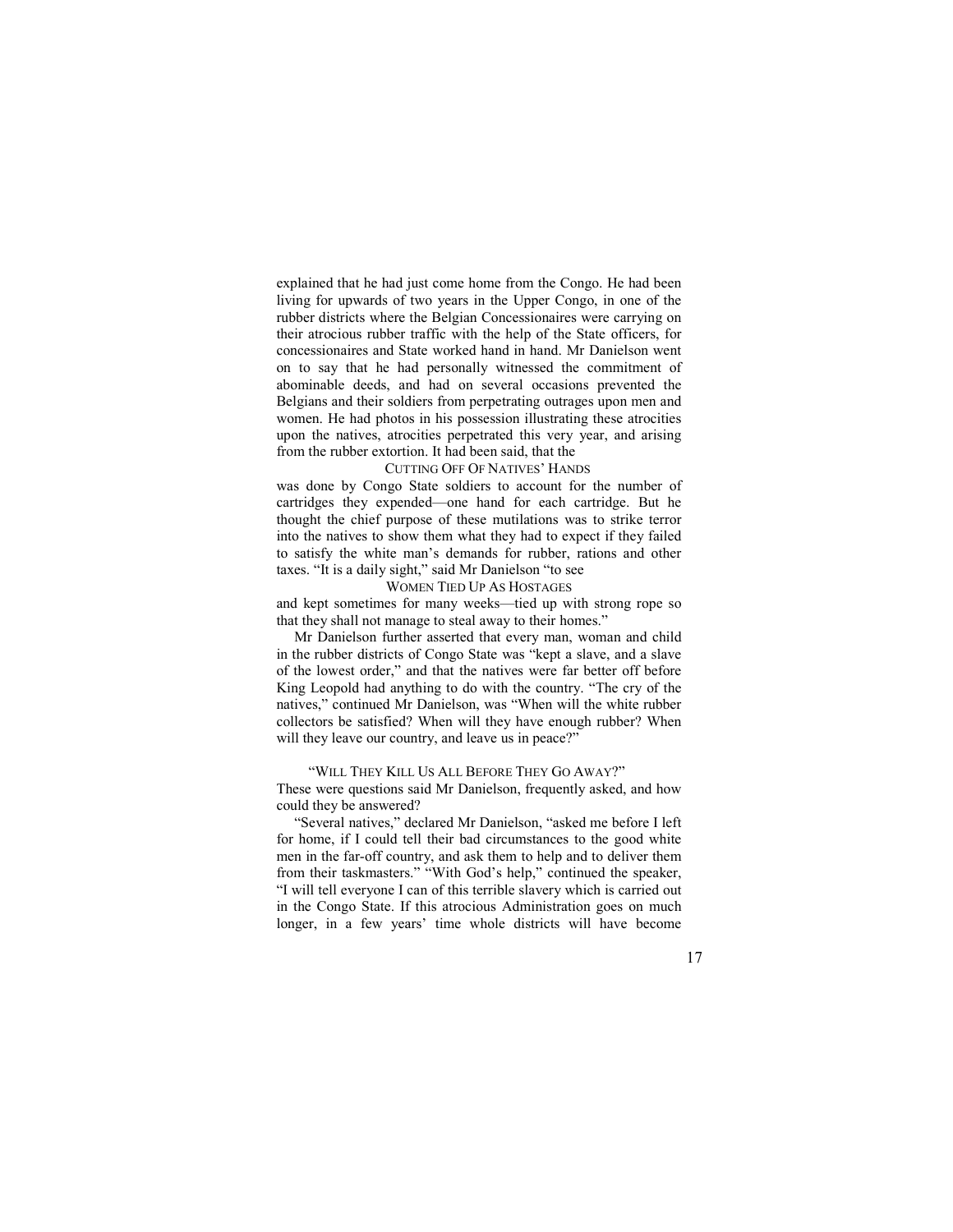entirely and absolutely depopulated. Then Europe will awake. But it will be too late."

## **"MORAL AND MATERIAL REGENERATION"**

Mr Danielson reiterated that the curse of the whole business was the rubber taxes. The natives often told him that in the old days they used to have some happy days, even when actual cannibalism reigned unchecked, but that since the rubber collectors have come in to the country, they had not one happy day. They were living in misery, slavery and poverty, a prey to sickness and disease—a poor, miserable people that once used to be so prosperous.

#### **ENGLAND'S DUTY**

"We preach to the people the Love of God. They ask us, Why does He then allow these men to ill-treat us like this? Why does He not deliver us from these tyrants? I say, how can we answer these reasonable questions? May this country, which God has made so great, help these outraged natives; The Congo races are fine races, but they are being decimated and destroyed."

This article gives a very clear impression of the way Danielson was arguing. Furthermore he was a very charismatic speaker. Later in the Faeroes at his evangelistic services both he and his audience were brought to tears.<sup>46</sup> It is not quite clear how he used the photographs he had brought home from the Congo which included images of mutilated children as well as the peoples of the region, landscapes, and missionary activities. But we know that he had lantern lectures in the Faeroe Islands a few months later, and he used those photographs in his meetings in the UK, undoubtedly also as lantern lectures. And they, of course, also had their effect on the audience.<sup>47</sup>

It is also of interest, that on 7 December 1903 *The Daily Mirror*, just after the arrival of Casement in England, published an article about his survey. In this article the unidentified 'An Englishman', who had been with Casement, was cited as follows: 'The most

<sup>47.</sup> See Appendix below.



<sup>45.</sup> EDMP, CA3225; the Synod Hall, Edinburgh, belonged to the United Presbyterian Church. In Morel's papers I found a few more articles with the same message. But as Danielson had a number of meetings in different towns there may be something in print about those. There had at least been an interview with *Daily Record* and *Mail* of Glasgow. Any additional information is still welcome. 46. *Echoes of Service*, 34 (1905), p.104.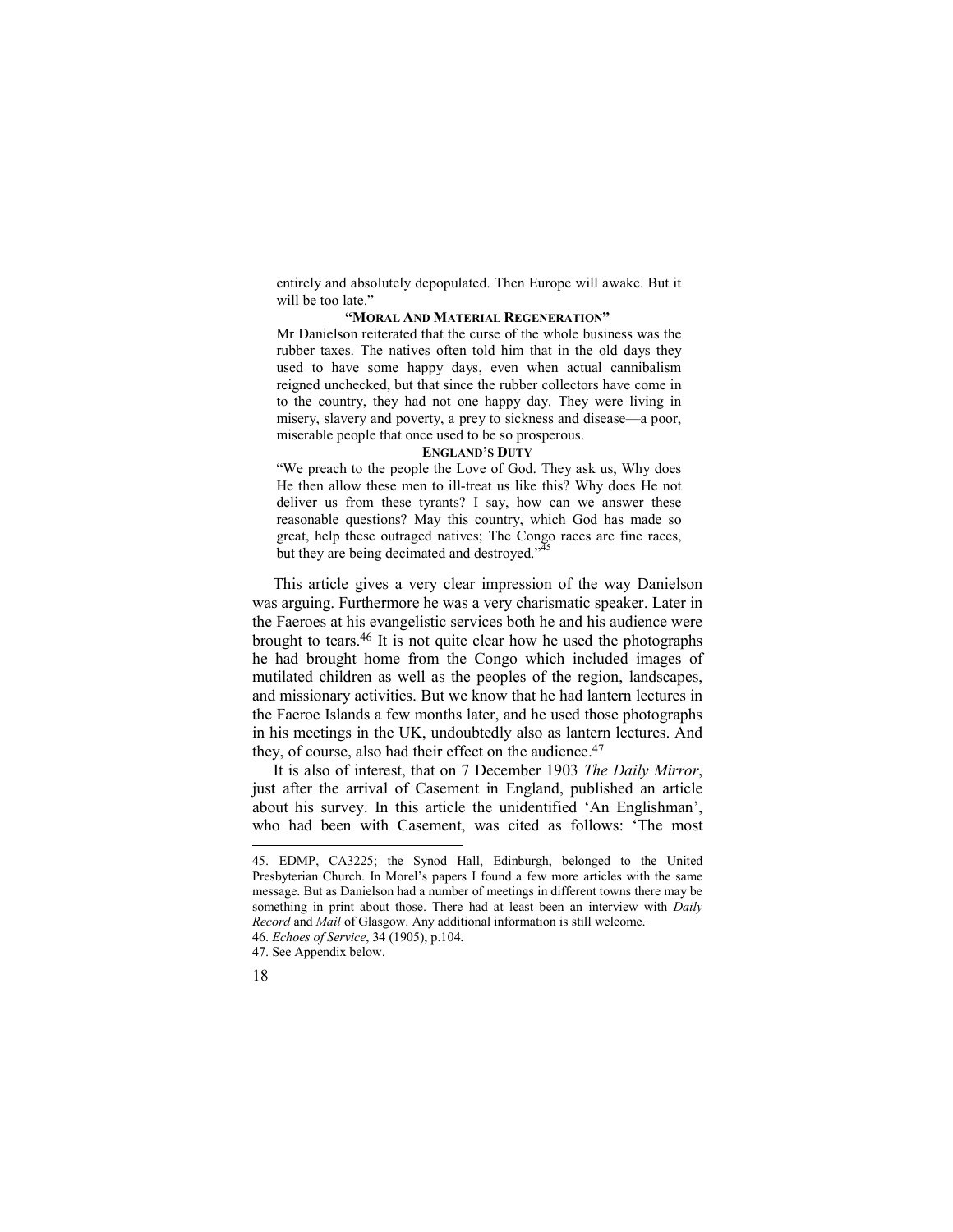terrible slavery exist. The administration is atrocious, and if there is no speedy intervention, it will be too late.' The 'Englishman' can only be Danielson.<sup>48</sup> Danielson and Casement were in touch immediately from Casement's arrival in England, and in addition the identification can be made from the dates of the letters Danielson sent to Casement.<sup>49</sup>

## **Danielson changes Guinness**

As has already been seen, on 22 October 1903 the Congo Council refused Danielson's request for immediate action, as they preferred to wait for Casement's arrival. As noted above, the CBM was like other missionary societies, very much in doubt whether it should oppose in public the authorities in Congo; but when Danielson had had his first mass meetings in Edinburgh on 7 and 8 November, the attitude of the Mission changed immediately, as can be seen in a letter Morel wrote a few days after these public meetings: 'I have had a long talk with Guinness. I think the alliance established now between us will be productive of good results to all concerned.'<sup>50</sup>

Already at their board meeting on 26 November 1903 the Congo Council decided on 'a series of mass meetings to be held in the main cities in the UK. The Council very heartily agreed to this programme being carried out.<sup>51</sup> Guinness had already had his first meeting the day before in Bristol; and that was still before the arrival of Casement in England, for which the Council earlier had agreed to wait. This demonstrates a considerable change in the Mission's position. According to the letters from Morel to Danielson, by now there was no difficulty in Morel getting the material he wanted from the CBM

<sup>48</sup> There were only three 'white men' on the tour. The third man was Arthur Billington from the American Baptist Missionary Union, which hired the *Henry Reed* to Casement. Arthur was a cook on board and doesn't seem to have played any special role. He could not be taken as an Englishman in England. If we compare the message of the 'Englishman' with the article in the *West African Mail* the message is the same and even crucial wording is identical: if nobody interferes 'it will be too late.' There can be little doubt that the 'Englishman' is Danielson.

<sup>49.</sup> Jacobsen, *Dollin*, pp.78–9; EDMP, F5/3.

<sup>50.</sup> Morel to Ward, 10 November 1903, quoted in Slade, *English Missionaries*, p.68. 51. CBMM, 26 November 1903.

<sup>19</sup>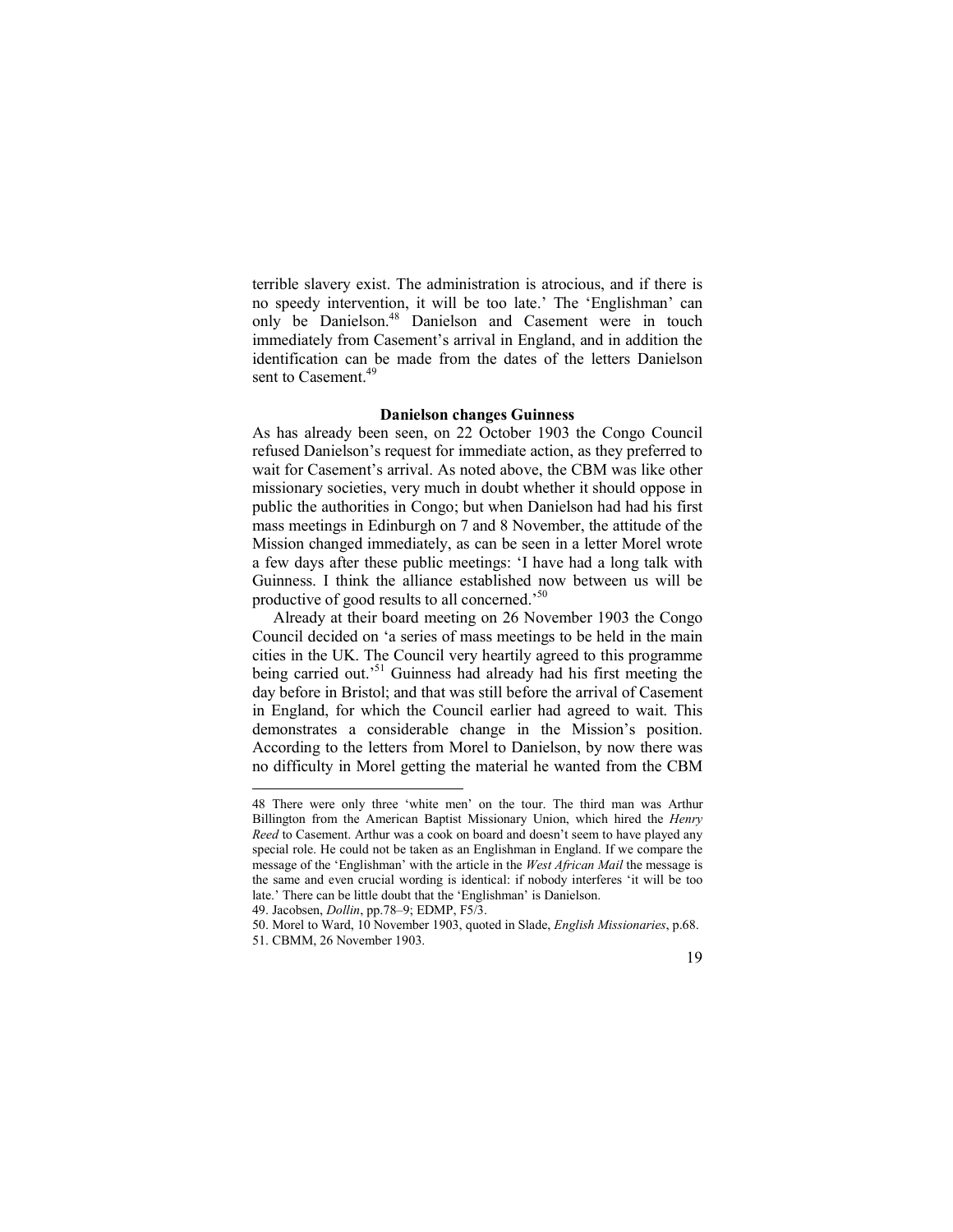and from Danielson. We can assume, that as Danielson had just arrived from the Congo, and had travelled extensively around the country, his material had been quite up to date. Therefore it was especially relevant. Ruth Slade, in her book *English Missionaries and the Beginning of the Anti-Congolese Campaign in England* (1955) has arrived at the same conclusion regarding Danielson's role:

Having found that the British consul had been accompanied during a good part of his tour of investigation by the CBM missionary, Danielson, Morel was hoping to anticipate the Casement report by an account of the conditions they had found, to reinforce the information from Weeks [i.e. a Baptist missionary] which he had already made public.

Guinness was unsure of the wisdom of publication before the official report from Casement appeared, but after several weeks of persuasion it seemed to Morel that he was ready to cooperate, and Morel himself was convinced of the importance of the public interest which may thus be aroused, in its effect on the government. Morel wrote directly to Danielson, urging him to use his influence with Guinness, and stressing the importance of publicity and speed. The CBM Council had been stirred to action after hearing the story Danielson had to tell them on his return to England, and at its meeting on 26 November decided to publish a booklet of missionary evidence on conditions in the Congo State, and to arrange a series of mass meetings in the leading cities of England. $52$ 

This is completely in accordance with the view outlined above that Danielson really achieved the change of the position of the CBM.

## **The Congo Reform Association**

The Congo Reform Association (CRA) was founded on 23 March 1904, giving the Congo Reform Movement a formal platform to work from. The CRA started a campaign throughout the UK and also the USA, where Guinness personally presented its case against the

<sup>52.</sup> Ruth Slade, *English Missionaries*, pp. 68–9. The initial silence of missionaries to moral outrages in Angola is also noted by Tim Grass in 'Brethren and the Saó Tomé Cocoa Slavery Controversy: The Role of Charles A. Swan (1861–1934)', *BHR*, 4/2 (2007), pp.110–13.

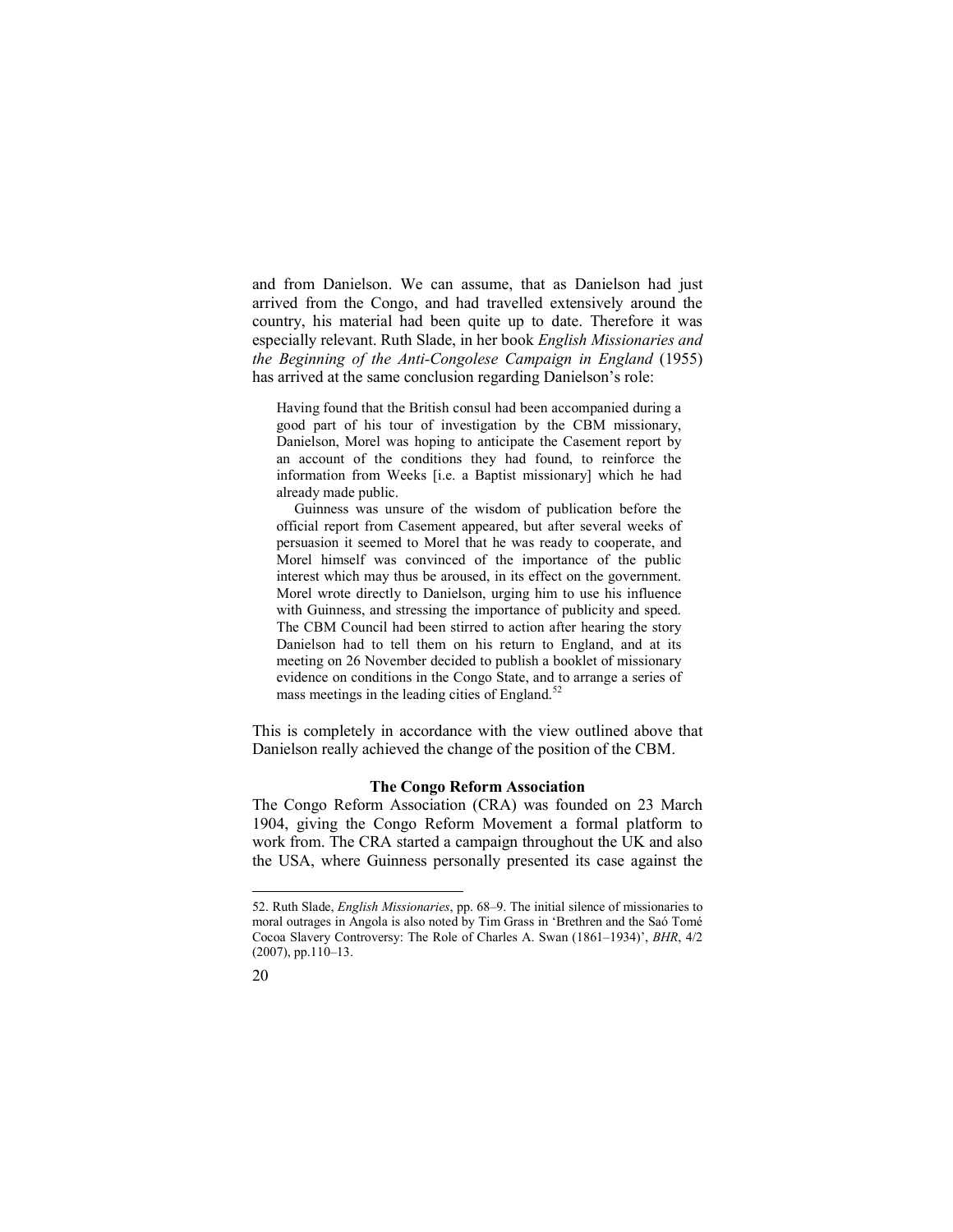administration of the Congo to President Theodore Roosevelt in  $1907<sup>53</sup>$  It held hundreds of meetings at which photographs of the Congo atrocities were displayed and which had a great effect on their audiences.<sup>54</sup> Two very active members in the campaign were the missionary couple Alice and John Harris, also from the CBM. They participated in many of the CRA meetings in Britain, and also in the USA.<sup>55</sup> The result of this campaign was increasing pressure on an unwilling King Leopold to give up his sovereignty over the Congo. In 1908 he finally relented, and the Congo became the responsibility of the Belgian state. The situation in the Congo changed gradually and in 1913 the CRA found the improvement sufficient to warrant disbanding the organisation.<sup>56</sup>

In March 1904, Danielson had paid a visit to the Faeroe Islands where he reported on the situation in the Congo. He had meetings in different places in the Faeroes, where the audiences had the opportunity to see a 'series of slides showing nature and human life in the Congolese state and most of all the behaviour of the regime of horror that is caused by the capitalistic Belgian interests in the state.'<sup>57</sup>

### **Back to the Congo or not?**

Throughout 1904 Danielson lived with the uncertainty of whether or not he would be allowed to return to the Congo where there was considerable disagreement among his colleagues on this question, of which the Council of the Mission was aware. He was accused, for example, by his missionary colleague W. D. Armstrong of his 'utter unreliability of statement.' This assertion seems to contradict earlier reports from Armstrong in *The Regions Beyond* about how useful Danielson was to the mission station where Armstrong was the leader. One example is that Danielson was the only one of the engineers who could replace him in preaching at services at the

 $\overline{a}$ 

## 21

<sup>53.</sup> Conley, *Drumbeats*, p.87.

<sup>54.</sup> Hochschild, *Leopold's Ghost*, p.216

<sup>55.</sup> *Ibid*., pp.241–2.

<sup>56.</sup> *Ibid*., pp.273–4.

<sup>57.</sup> *Tingakrossur*, 9 mars 1904; this source is a Faeroese newspaper; my translation.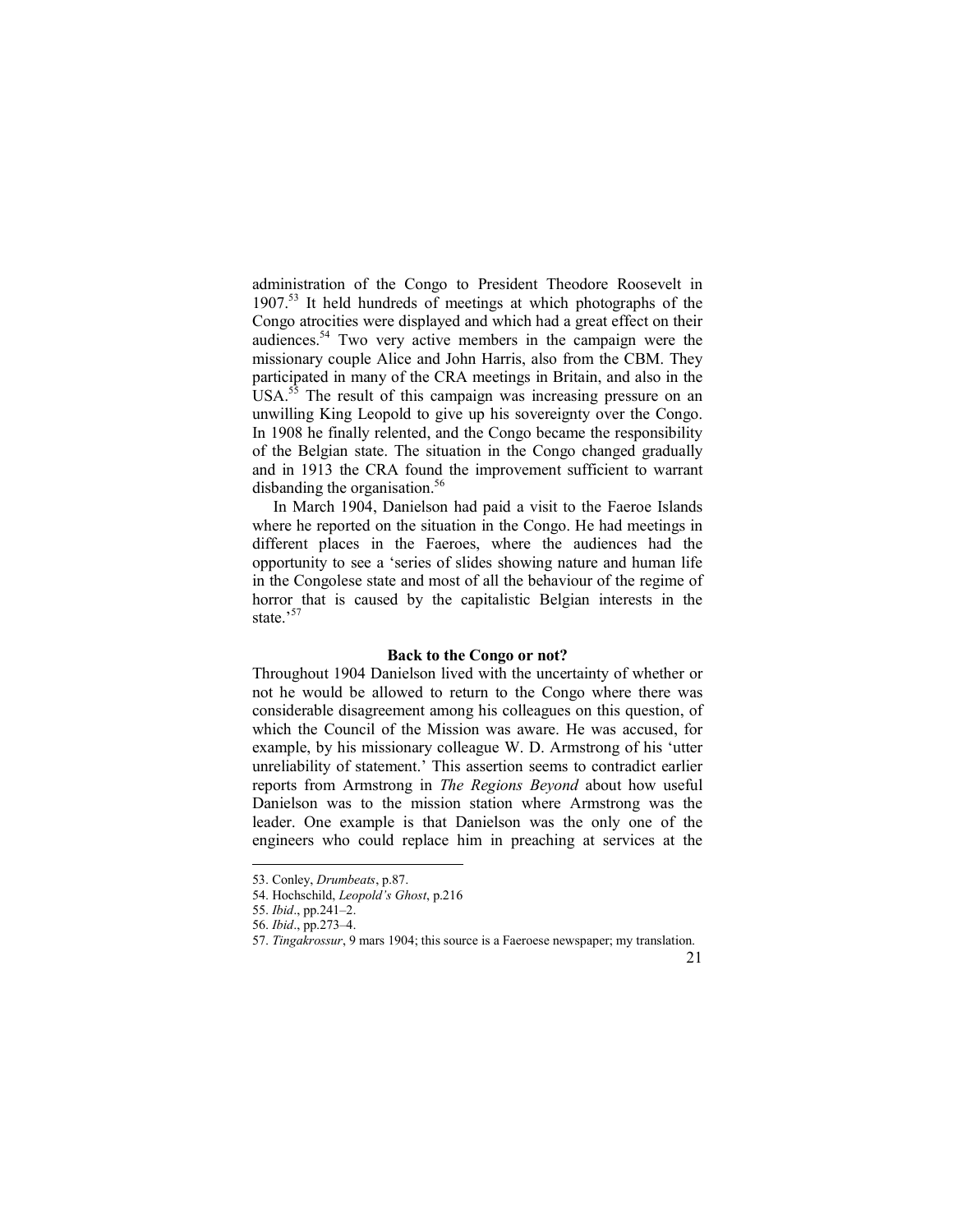station.<sup>58</sup> It should be noted, however, that in the course of my research, I have not found any examples of 'unreliability' in Danielson's statements about the atrocities in Congo. Armstrong's statement is, it seems to me, an unfair attempt to discredit Danielson.

During a meeting on the 26 January it was noted in the minute book of the Congo Council of the RBMU 'that the engineers Wallbaum and Steel threaten resignation if Danielson returned. Best therefore to recommend Danielson to resign'.<sup>59</sup> On 17 May 1904 Danielson was again on the Congo Council's agenda, and this time he was pressing for a conclusion on his future within the mission, and he also informed the Council 'of his intention to get married during the coming week.<sup>'60</sup> After very carefully considering the matter, it was unanimously agreed that the Council could not decide anything further regarding him and his future connection with the Mission until they heard from the Field Committee in answer to the letters that had been sent out asking them for a full report.

The Council did not see its way to agreeing to his immediate marriage. They felt that should the Field Committee express itself as desirous of his return there would then be time enough for them to consider the case of his fiancée. Although they could not prohibit his marriage, they felt that should it take place, it would complicate matters somewhat. The view of the Mission was understandable. Any wife was considered as a member of the staff and had therefore to be accepted by the RBMU. Danielson, however, did not take any notice of the Council's opinions on the matter, and in May 1904 he married Lina Niclasen, the daughter of Faeroese parents living in Leith, the seaport of Edinburgh.

At a meeting on the 14 June 1904, the Congo Council reached its conclusions on Danielson's future. Its minutes state:

(i) The majority of the members of the Field Committee are opposed to his return;

(ii) That should he be sent back, friction in the Engineering Department would only be perpetuated and;

<sup>60.</sup> *Ibid*., 17 May 1904.



<sup>58.</sup> Cf. the quotation at n.18 above.

<sup>59.</sup> CBMM, 26 January 1904.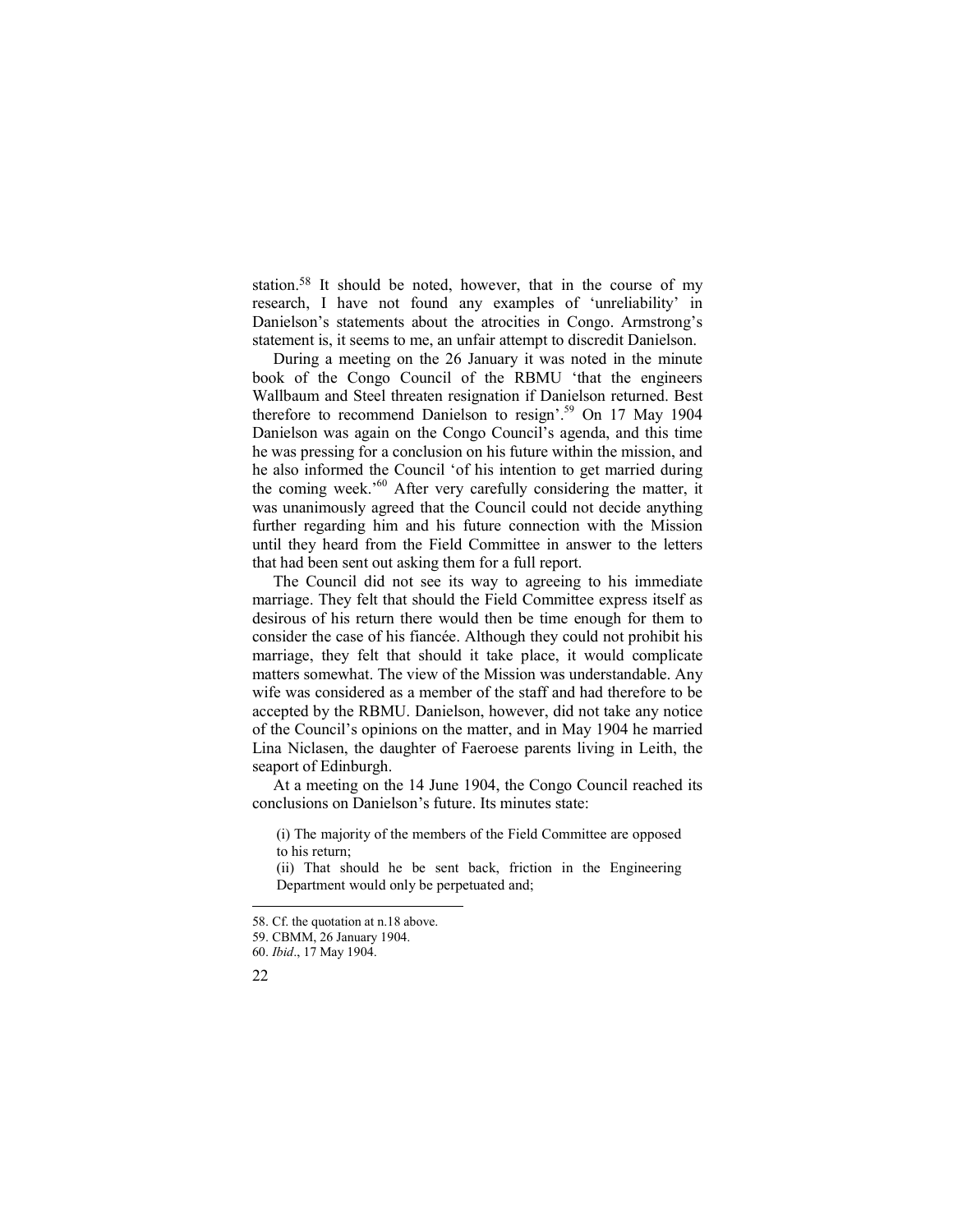(iii) That he was not a persona grata with State; therefore not going back to the Congo.

The Council unanimously agreed that apart from his incompatibility in temperament there was nothing against Mr Danielson and that if desired they would willingly recommend him as a conscientious worker, first-class mechanic and an earnest Christian. 61

What seemed to settle the matter once and for all was when Danielson was declared *persona non grata* by the Belgian authorities. He knew too much about what happened in the Congo and he was now known as an opponent to the rule of King Leopold II's regime. After this the CBM made the decision that they would support Danielson wherever he could find work. The result was his return to his native Faeroe Islands, and the Mission decided to pay his fare of £10. $62$ 

Danielson and his wife Lina took up residence in the islands in late 1904 where they started evangelism in different places. They established new assemblies known as the Plymouth Brethren in many villages.<sup>63</sup> It was said of Danielson that he was rather harsh in his preaching, at least to begin with. They settled in Tórshavn and their home became a local meeting place for the young people in the assembly. The young people were fascinated by all the African things that decorated the house.<sup>64</sup>

On the death of Danielson *Echoes of Service* reported:

Mr. Danielsen [*sic*] was a native of the Faroe Islands, but was for some years employed by the Congo Balolo Mission in an engineering capacity. Dr. and Mrs. Guinness esteemed him highly,

<sup>61.</sup> *Ibid*.

<sup>62.</sup> *Ibid*., 6 October 1904.

<sup>63.</sup> For an account in English of Danielson's career as a Brethren evangelist, cf. Fred Kelling, *Fisherman of Faroe: William Gibson Sloan* (Göta, Faeroe Islands, 1993), pp.182–194; for a comprehensive survey in English of Brethren history in the islands, cf. Tórður Jóansson, *Brethren in the Faroes* (Tórshavn, 2012).

<sup>64.</sup> *Echoes of Service* is my main source to describe the evangelistic activity of Danielson in the Faroe Islands. The reports are, of course, in English and are available on my website: <br/> <olijacobsen.fo>.

<sup>23</sup>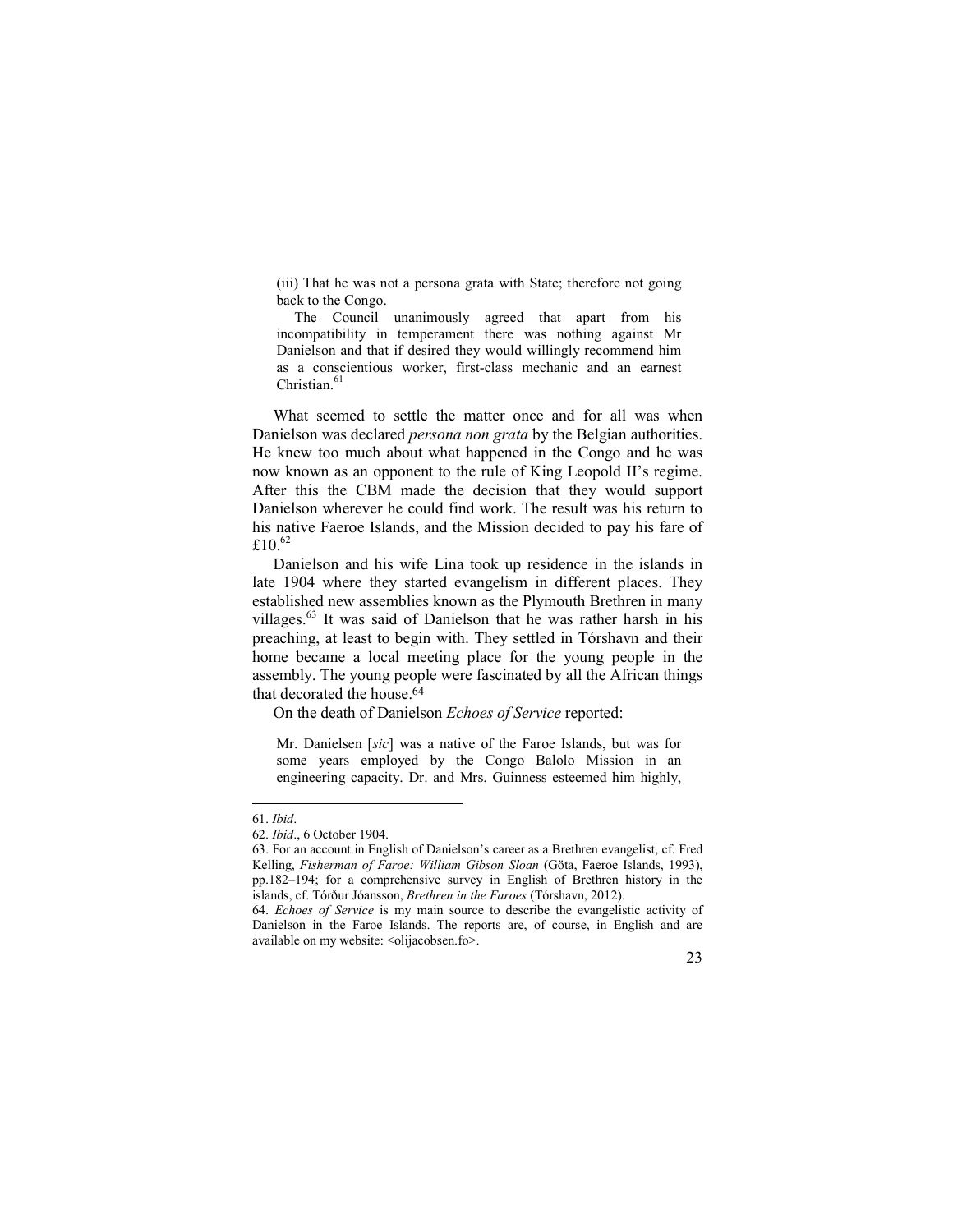but circumstances led to his return to the Faroe Islands in 1904, after his marriage. At that time there were no assemblies of believers except in Tórshavn, although much seed sowing had been long carried by our brother Sloan. Mr. Danielsen henceforth devoted himself to gospel work in his native land.

He had suffered from fever in Africa, and the result of this, together with his experiences in the work, seem to have been the cause of his last illness. His heart became affected, and he went, with his wife, to Denmark for treatment. He almost passed away in the hospital there, but to the surprise of all, revived a little, and the doctors, being unable to do more for him, advised him to return home, as he greatly desired. The voyage occupied eleven days, and the weather was rough, so his condition rapidly deteriorated. The captain and officers did all they could for him, and a brother from Faroe, who was travelling by the same boat attended him night and day throughout the voyage. On arrival at Tórshavn he was carried to his home, and the first afternoon he was able to converse, seeming rather better. In the evening his mind wandered and from then he was only to converse for small moments. Early the second morning he said, "Take me by hand, for now I am ready." A moment or two later he said, "Behold, He cometh," lifted up his eyes and passed away.

A large company of friends, both from town and country, followed his body to the grave with twenty-four taking turns in bearing the coffin, while seven brethren bore testimony to his work and faithfulness to God, and the gospel was preached to the hundred present. Mrs. Danielsen is wonderfully sustained by God, but should be remembered in prayer.<sup>65</sup>

Danielson is buried beside his mother-in-law, who apparently moved back to the Faeroes at the same time as Danielson and his wife. Unfortunately, there is virtually no material left behind by Danielson in the Faeroes. The couple had no children. Lina had been involved in the missionary work of her husband, singing and playing an organ. She left the Faeroes for Scotland around 1920, and she remarried a butcher named John Smith. She died in 1937, 58 years old. There is no-one left to answer questions.

<sup>65.</sup> *Echoes of Service*, vol. 45 (November 1916), p.400.

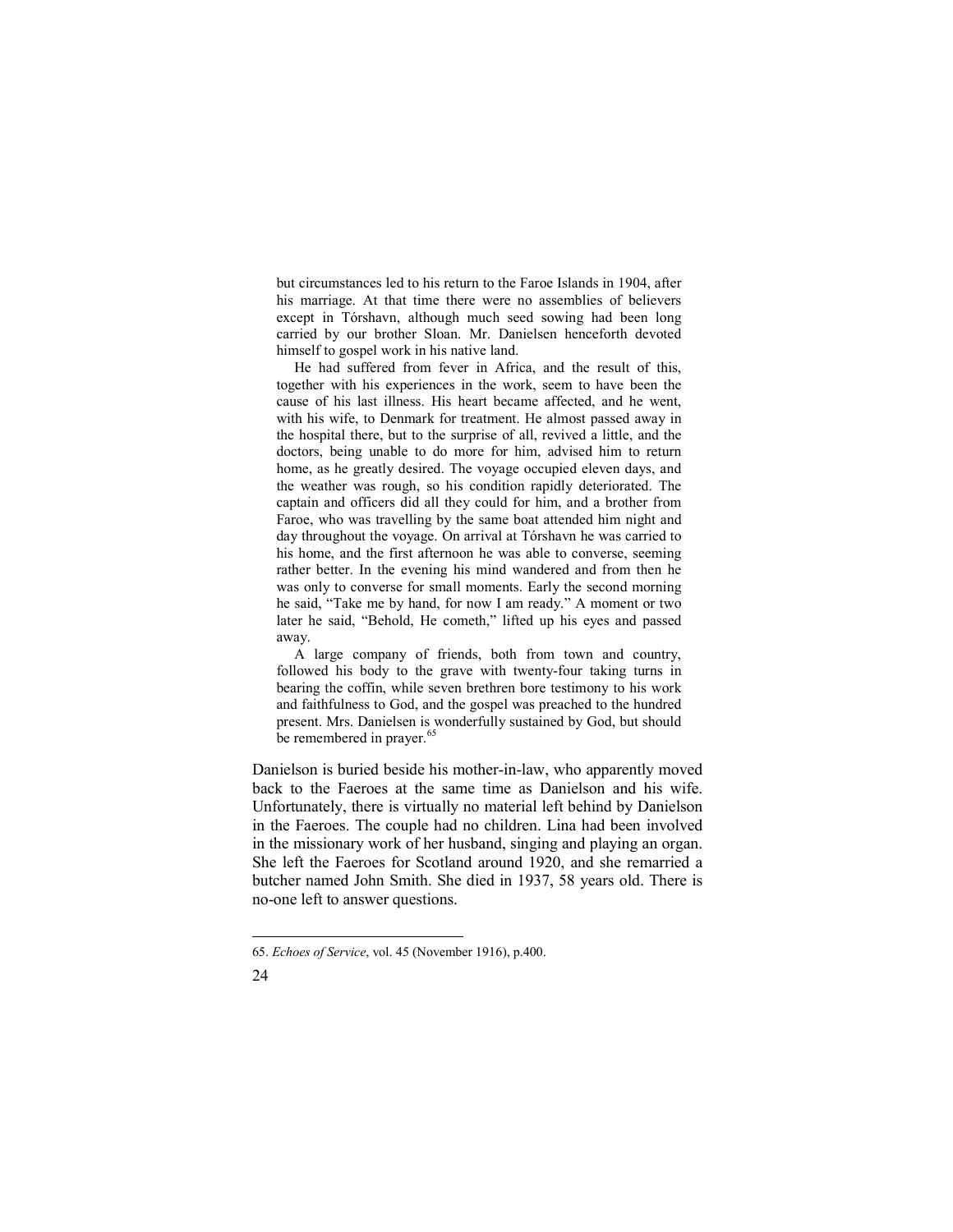# **Conclusion**

The Congo Reform Movement, according to Adam Hochschild in *King Leopold's Ghost* (1998), the most comprehensive book about Leopold's Congo, had two enduring legacies. It left a large amount of archive material and a tradition of 'a human capacity for outrage at pain inflicted on another human being'.<sup>66</sup> On the whole Grant's assessment in *A Civilised Savagery* is very much in accordance with the conclusion in my biography about Danielson's role in the CRM. There were two main partners in the CRM and the later Congo Reform Association. There was one secular partner, primarily represented by Edmund Morel, and there was a missionary/Christian partner represented by the Balolo Mission and Dr Guinness who represented the Mission. These partners were indispensable to each other. The missionaries provided the CRA with information about the atrocities in Congo and Morel was the great communicator. It is, however, evident that it was Danielson who took the initiative and who succeeded in convincing the CBM to become actively involved in the Congo question. When the mission hesitated, Danielson started his campaign of meetings alone that resulted in the change in the Mission's attitude.

Nevertheless, Danielson has not been even mentioned in the histories of the Congo Reform Campaign. Morel does not mention him in his book *King Leopold's Rule in Africa*, which was published in 1904, although during its preparation he drew upon photographic and other evidence that Danielson possessed.<sup>67</sup> In the preface he wrote that 'Dr. Guinness started a series of public lectures early this year [i.e. 1904], drawing large audiences.<sup>568</sup> It is puzzling how Morel could have omitted Danielson in his books when the evidence is there in his own correspondence as to who started those lectures ahead of Guinness. In 1906 Morel published his most famous book about the Congo, *Red Rubber*, which has been reprinted several times. Morel

<sup>68.</sup> Edmund Morel, *King Leopold's Rule in Africa* (London, 1904), p. xv; in fact it was in 1903 the meetings started.



<sup>66.</sup> Hochschild, *Leopold's Ghost*, pp. 304, 305

<sup>67.</sup> Cf. Jacobsen, *Dollin*, pp.186–7.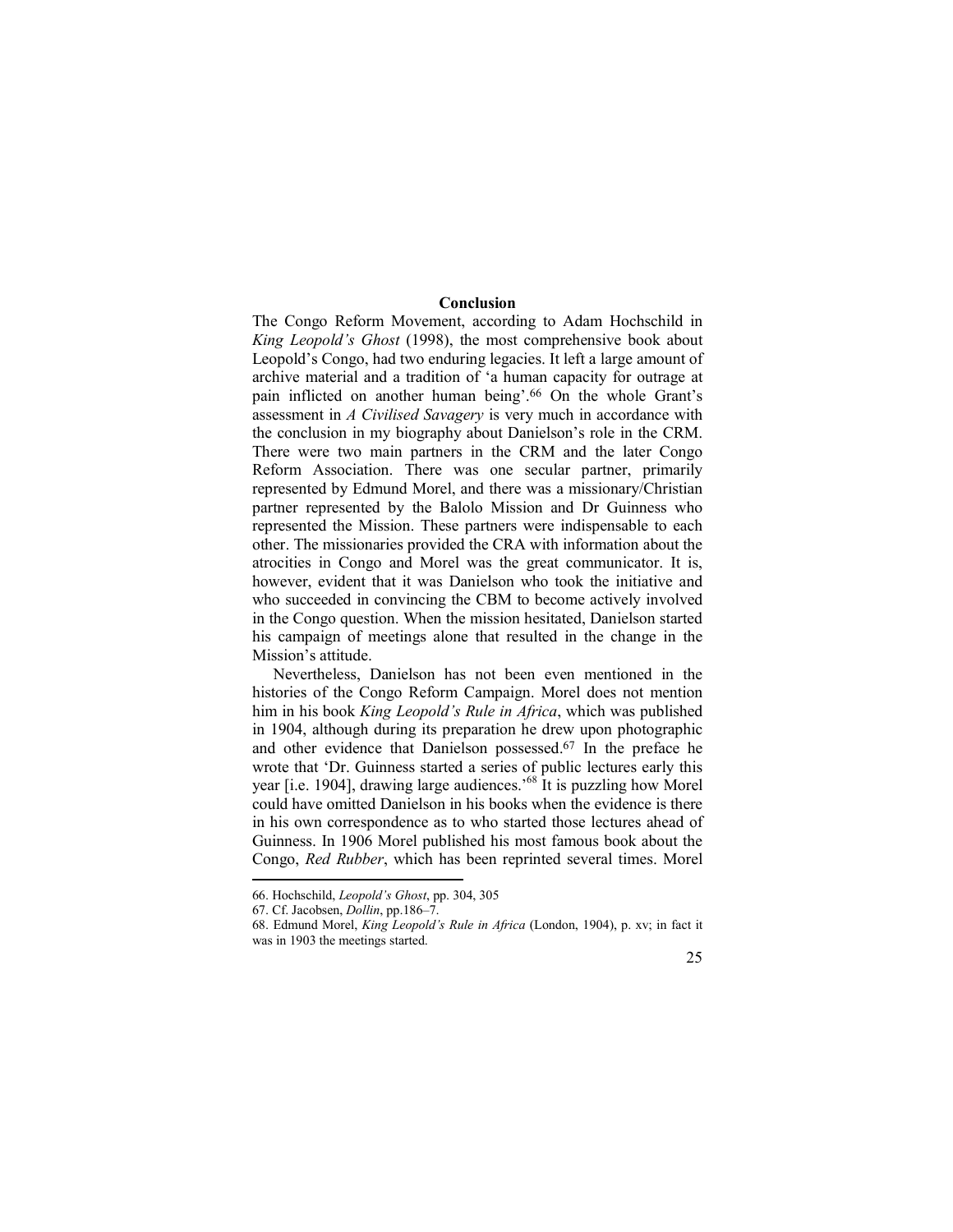now also omitted to mention Guinness and the Congo Balolo Mission. They had, in fact, had a key role both in the Congo Reform Campaign and as a co-founder of the Congo Reform Association. Morel was a committed moral crusader, but he seldom liked sharing too much of the limelight.<sup>69</sup>

Neither have I found anything in the publications of the CBM about the role of Danielson. At the beginning of 1904 the RBMU published a booklet *Congo Slavery* by Henry Grattan Guinness. Its aim was to present the role of the CBM in the Congo campaign, but Danielson is not mentioned at all. Later, in 1908, the RBMU published the booklet *The Congo Crises* also by Harry Grattan Guinness. Danielson was again not mentioned. The silence is difficult to understand, especially, as we have seen, *Echoes of Service* stated that 'Dr. and Mrs. Guinness esteemed him highly.<sup>70</sup> Consequently, perhaps, the most recent history of the RBMU, *Drumbeats that Changed the World* (2000) fails to mention Danielson. Furthermore, David Lagergren refers to the charges against Danielson, noted earlier in this paper, and he also mentions that the Mission took up those charges,  $\frac{7}{1}$  but he fails to state that the Mission found Danielson not guilty. Neither does he mention the role of Danielson in the Congo Campaign whereas he mentions others such as John Harris. That seems to be very unfair, especially as Lagergren used Ruth Slade as a source, and she indicates clearly the connection between Danielson and Morel and the Congo campaign. Ruth Slade is the only subsequent historian that has even mentioned the role of Danielson in the Congo Reform Campaign after his return to England.

Espen Waehle, a Norwegian Congo specialist and one of my sources, describes Danielson as an 'unsung hero.<sup>72</sup> That is completely right.

<sup>72.</sup> Espen Waehle, e-mail to the writer.



<sup>69.</sup> Hochschild, *Leopold's Ghost*, p. 274.

<sup>70.</sup> Cf. n.65 above.

<sup>71.</sup> Lagergren, *Mission and State*, pp.279–80.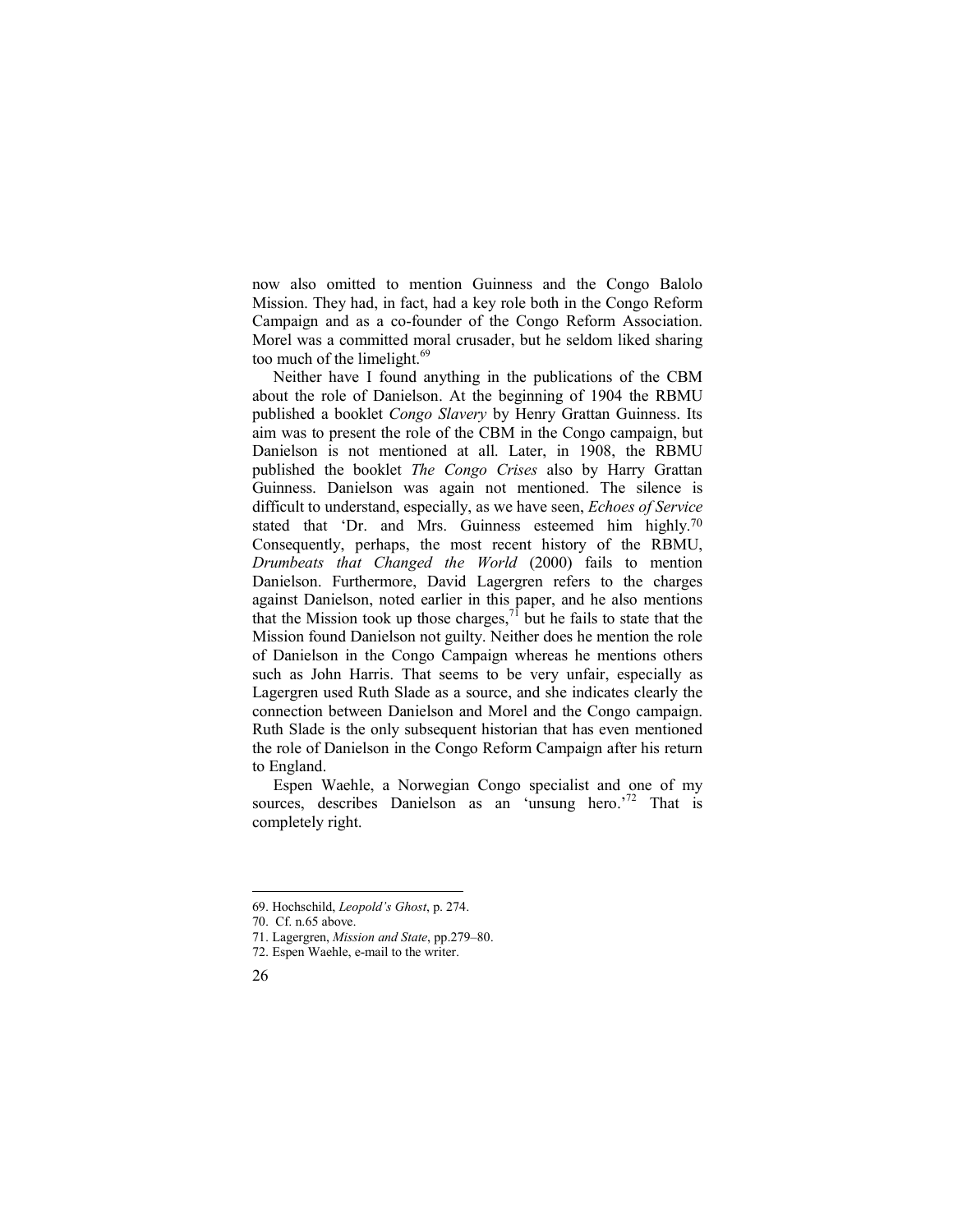# **Appendix: Evangelicals, Atrocity Photographs and Danielson**

On 9 March 1904 *Tingakrossur*, one of the principal Faeroese newspapers, carried an announcement: 'Tonight, Wednesday, and on Saturday at 8pm the missionary D. J. Danielson will show slides in the Club's Theatre from the Congolese state, photographs taken by himself<sup>2</sup>. The same edition of the paper gave a report detailing what the audience might expect: 'Among these slides—more than 80 in total—there are some taken directly of the locals in the Congo, who have had their right hands cut off by the tyrannical Belgians and their soldiers ...'.<sup>73</sup>

There is no doubt that the lantern lectures had an important effect in the Congo Reform Campaign as Kevin Grant writes:

Guinness focused upon the savagery of the Congo Free State, realizing its betrayal of humanity through the display of atrocity photographs. These photographs were contextualized with what missionaries later called "horror narratives": descriptions of the events that preceded and caused the alleged atrocity, the process through which the atrocity was committed, and the aftermath of the event. As Guinness commented to Morel: "Some of the slides are immensely effective."<sup>74</sup>

However, Grant notes that he was unable to find a list of the specific images that Guinness used in his lecture series, and assumes they were by W. D. Armstrong.<sup>75</sup>



<sup>73.</sup> *Tingakrossur*, 9 mars 1904; Sloan, 'Danielsen, trúboðari', p,3: 'In 1904 Danielson visited the Faeroe Islands. He had lectures about his missionary work in the Congo in connection with slides he had taken there. On those photos could be seen Africans the Belgians had cut the hands off or somehow had mutilated'; my translations.

<sup>74.</sup> Grant, *A Civilised Savagery*, p.57.

<sup>75.</sup> *Ibid*., p. 187.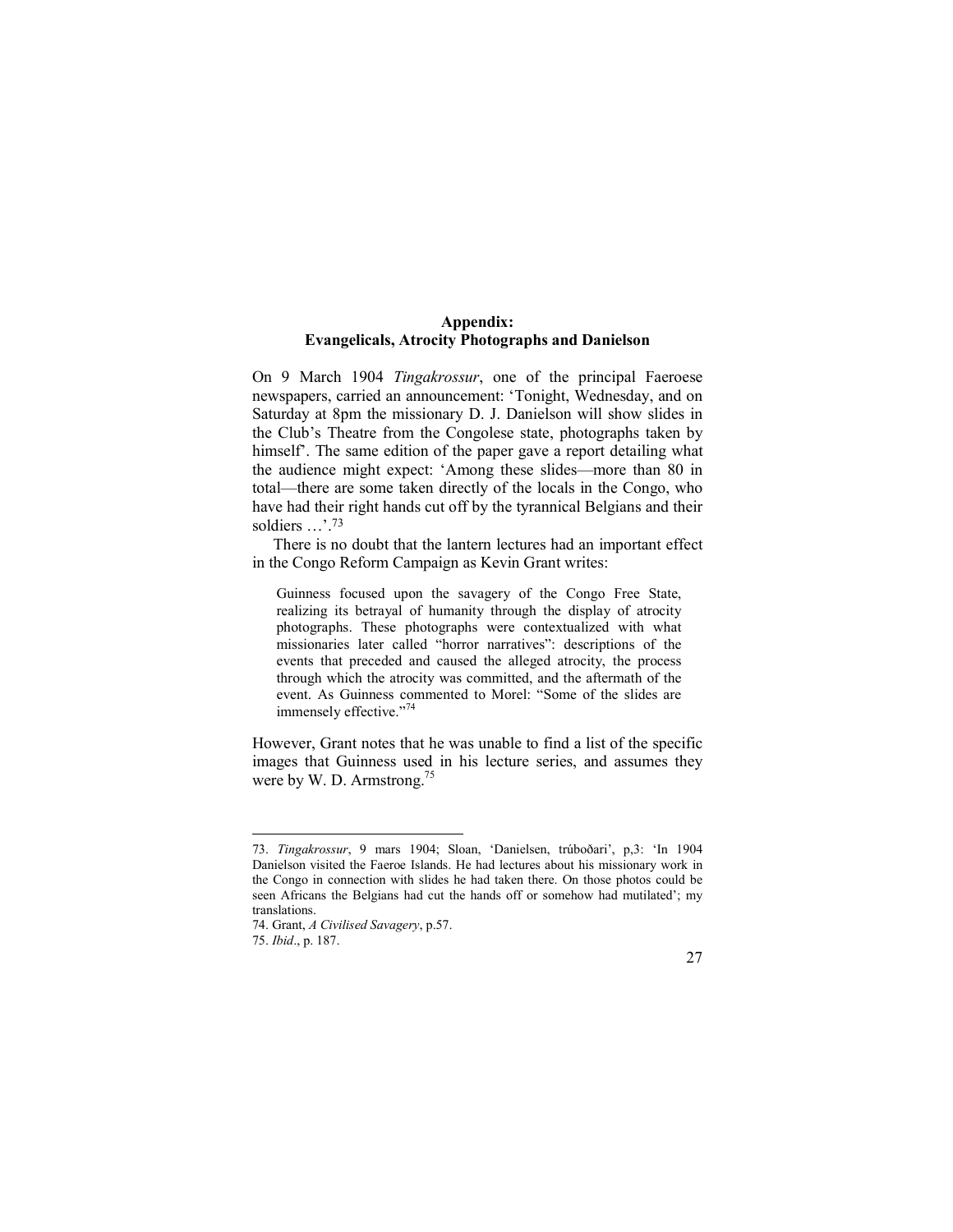This is probably wrong. From all the information we have it is very likely that those photographs are by Danielson and that he brought them home from Congo about 10 October 1903. It is obvious from the correspondence between Morel and Danielson that there has been a discussion between Morel, Guinness and Danielson how his photographs should be used.<sup>76</sup> Grant writes furthermore that Casement brought the photographs with him to England where they would circulate in books and lantern-slide lectures to be powerful images of the misgovernment in the Congo. $\frac{7}{7}$ 

Casement arrived on 1 December and Danielson's photographs were discussed and probably used in Britain before Casement's arrival.<sup>78</sup> Grant also writes that Guinness began a series of lectures entitled 'A Reign of Terror on the Congo' in November 1903 'drawing thousands of people with the promise of lantern slides.'<sup>79</sup> That was still before Armstrong's photographs had arrived in Britain according to Grant himself. There are clear indications, however, that the first photographs used in the Congo campaign and also by Guinness, came from Danielson and were taken by him. It is therefore likely that also in this matter he was ahead of others in the campaign.

Sharon Sliwinski, in a paper on the use of photographs in the outrage over the Congo, writes that CRA was the first humanitarian movement to use atrocity photographs as a central tool. But Sliwinski is also uncertain about the origin of the photographs. This is evident from her description of two cases from the Casement Report about the mutilation of two boys. One was named Epondo. In that case Armstrong is said to have taken the photograph, and this could be correct as this happened close to Bonginda where Armstrong was the leader of the CBM mission station.

77. Grant, *A Civilised Savagery*, p.57.

28

<sup>76.</sup> Jacobsen, *Dollin*, pp. 185–187; the correspondence is dated 17 and 26 November and 16 December 1903: EDMP, F10/8f437–439; f532; f598; f678.

<sup>78.</sup> Cf. EDMP, Morel to Danielson, 17 November, and Morel to Mr Guinness, copied to Danielson, 16 December 1903, quoted in Jacobsen, *Dollin*, pp.183–4, 186– 7.

<sup>79.</sup> *Ibid*., p. 60.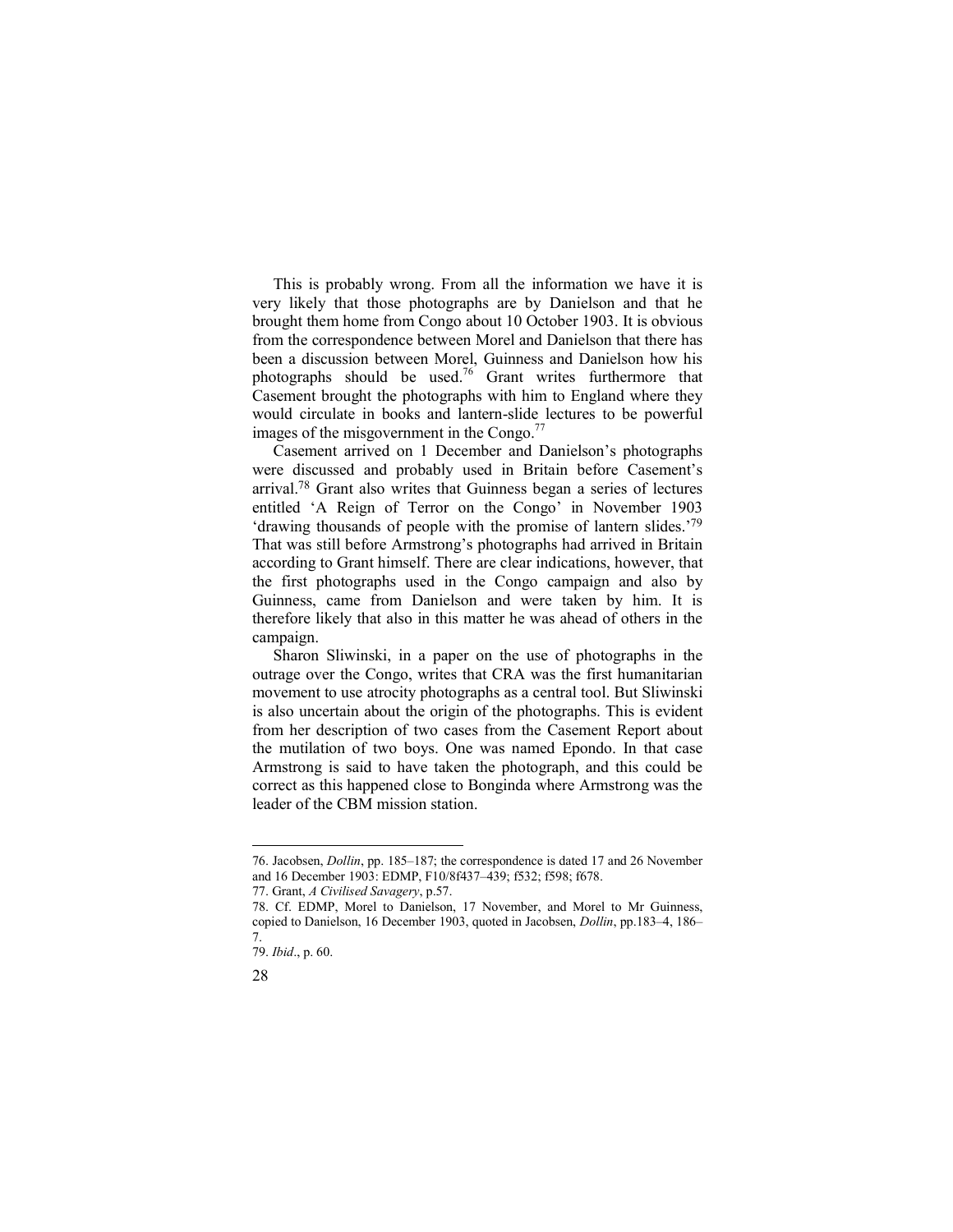

Photographs from Mark Twain's *King Leopold's Soliloquy* (1905). They have been taken in at least two different places, Ikoko and Bonginda. As Danielson was the only photographer present in both, it is very likely that he has taken at least some of them. Note the use of the white blankets to highlight the maiming.

29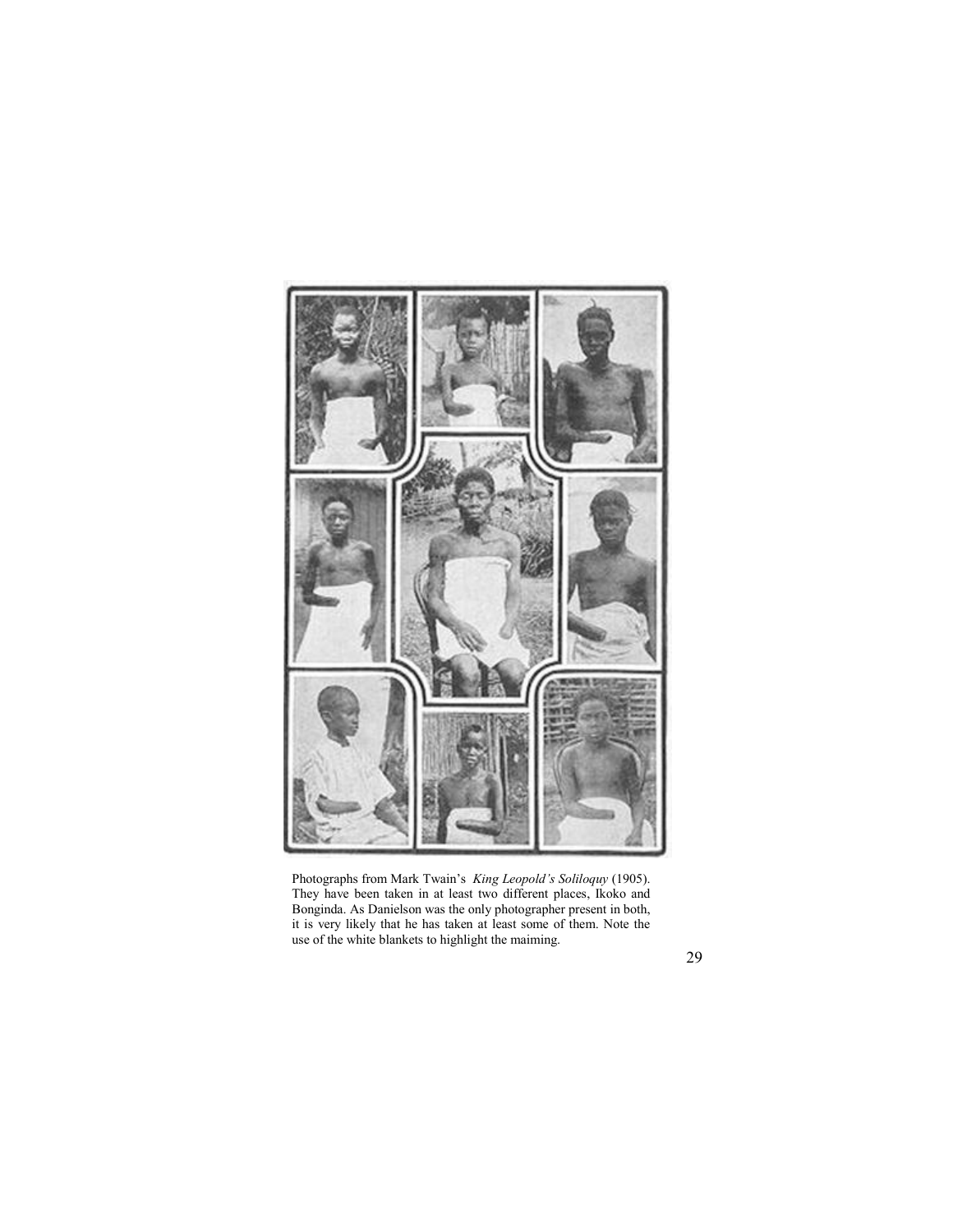The other case, however, is Mola Ekilite, whose both hands were mutilated. Lewinski writes:

The photograph, a copy of which Casement included in his original report, shows Mola seated sideways on a modern-style chair. Another child with a similar injury, Yoka, stands next to him … The author of the photograph is unnamed; however, Casement's report refers to Reverend W. D. Armstrong as having produced the photograph of Epondo, as well as images of several others victims and it seems plausible that Armstrong also took the photograph of Mola.80

As far as the present writer is aware, Casement does not refer to Armstrong as the photographer, but Morel does in his *King Leopold's Rule*,<sup>81</sup> the same book where he completely ignores the significant role of Danielson in the Congo Reform Campaign. The photographs Morel attributes to Armstrong are all from Bonginda. But Casement met Mola on 29 July at the mission station of the American Baptist Missionary Union in Ikoko, while Armstrong was the leader of the CBM station in Bonginda quite a distance further up the river. It is very unlikely that Armstrong had been in Ikoko for the reasons stated above, and he is not mentioned in Casement's diary entries in Ikoko. It was on 24 August on the way up the river that Casement arrived in Bonginda, and where he met Armstrong probably for the first time. But his survey of the atrocities in Bonginda took place on the way down the river on 7 September.

But Danielson was in Ikoko. Therefore it is probable that he took that photograph. One proof, which has been used to identify photographs taken by Armstrong, is that he was known to instruct each of his subjects to wrap a white cloth around himself to create a 'backdrop' for the mutilated limb. But Danielson was probably the first photographer using that 'trick' in Ikoko a month earlier. It could therefore be he who took the similar photographs, for which

<sup>81.</sup> Morel, *King Leopold's Rule*, pp.375–7.



<sup>80.</sup> Sharon Sliwinski, 'The Childhood of Human Rights: The Kodak on the Congo', *Journal of Visual Culture*, vol. 5/3 (December 2006), pp. 334, 338, 340 <[http://tps.jkdweb.biz/sites/default/files/uploads/Sliwinski\\_Kodak\\_Congo.pdf>](http://tps.jkdweb.biz/sites/default/files/uploads/Sliwinski_Kodak_Congo.pdf), accessed October 2012.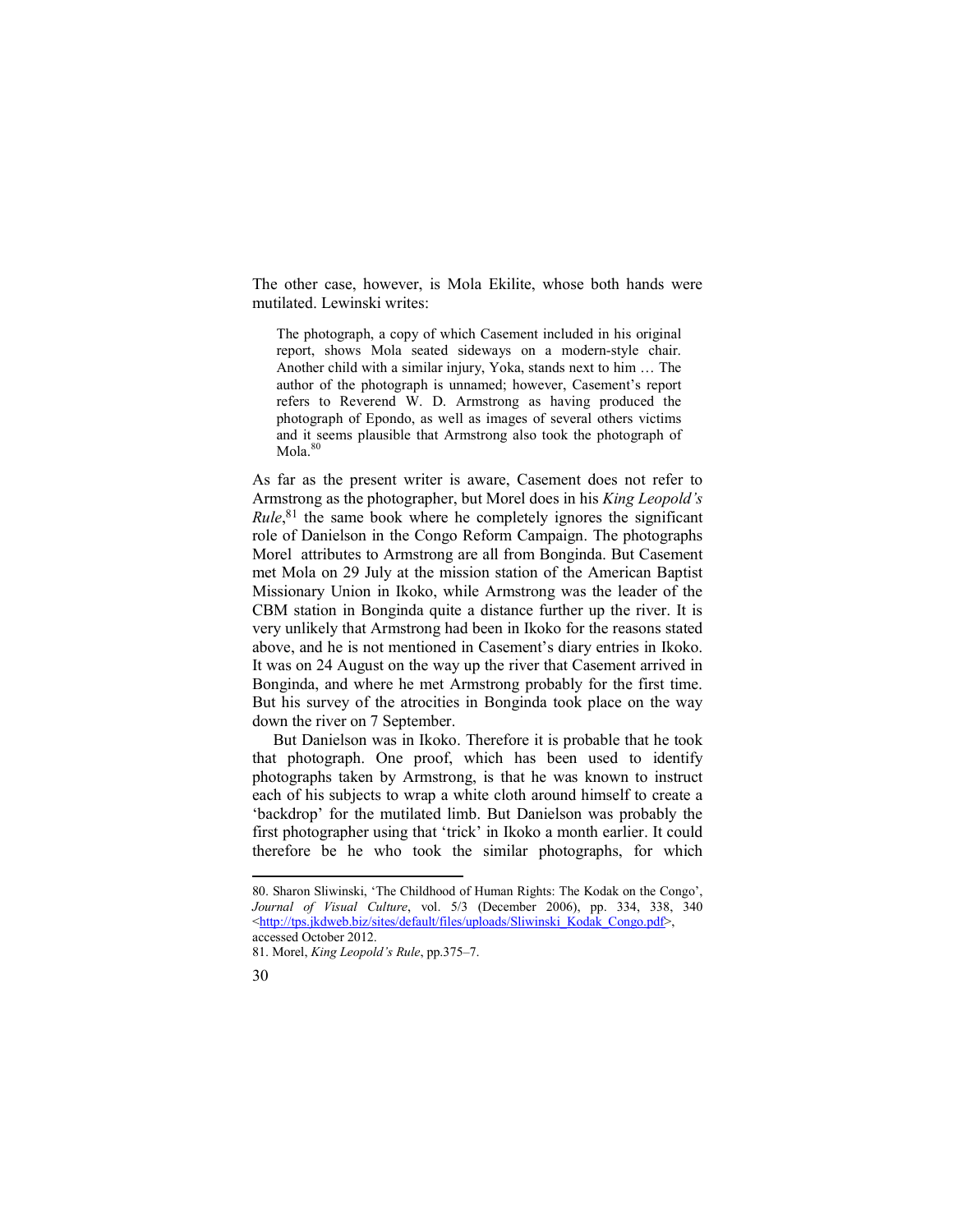Armstrong has been honoured. Furthermore, Mark Twain in *King Leopold's Soliloquy* (1905) has nine photographs, all of them with white cloth wrapped around them. One of them is of Mola. But there are two others sitting apparently in the same chair as Mola.<sup>82</sup> That means that at least three of the photographs have been taken in Ikoko and they cannot have been taken by Armstrong. Danielson, on the other hand, could have taken them all.

There is at least uncertainty about photographers. I have seen three photographers mentioned having taken the photograph of Mola and Yuko. For two of them it is nearly impossible according to dates in the diary and report of Casement. For the third it is unlikely.<sup>83</sup> Grant writes:

Although there is no documentary evidence that explains Armstrong's objectives in taking these photos, it is at least certain that he wanted to publicize them in Britain. Missionary organisations had long since promoted their work in Britain through lantern lectures, so it would have been reasonable for a missionary to convey criticism of an imperial regime through photographs as well. But, one may ask, why did not Armstrong or other missionaries distribute "atrocity photos" earlier? It is possible that this was a new idea proposed by Casement, but it is also likely that Armstrong came upon the idea while watching Casement interpret the mutilated bodies of Africans as decisive proof of the state's brutality. 84

<[http://johnedwinmason.typepad.com/john\\_edwin\\_mason\\_photogra/2012/05/belgian](http://johnedwinmason.typepad.com/john_edwin_mason_photogra/2012/05/belgian) -congo-ale.html>, accessed November 2012.



<sup>82.</sup> Mark Twain, *King Leopold's Soliloquy. A Defence of his Congo Rule* (Boston, 1905), pp.40–1. The title, like the 'soliloquy', is, of course, ironical.

<sup>83.</sup> Cf. the website of John Edwin Mason, a lecturer in African history and the history of photography at the University of Virginia. Mason labels the photographs reproduced from Mark Twain's pamphlet as having been taken *c*.1905 by Alice Harris and W. D. Armstrong. The truth is that they were taken in 1903 before Harris started taking atrocity photographs, and Armstrong, at least was not alone taking those photographs.

<sup>84.</sup> Grant, *A Civilised Savagery*, p.58.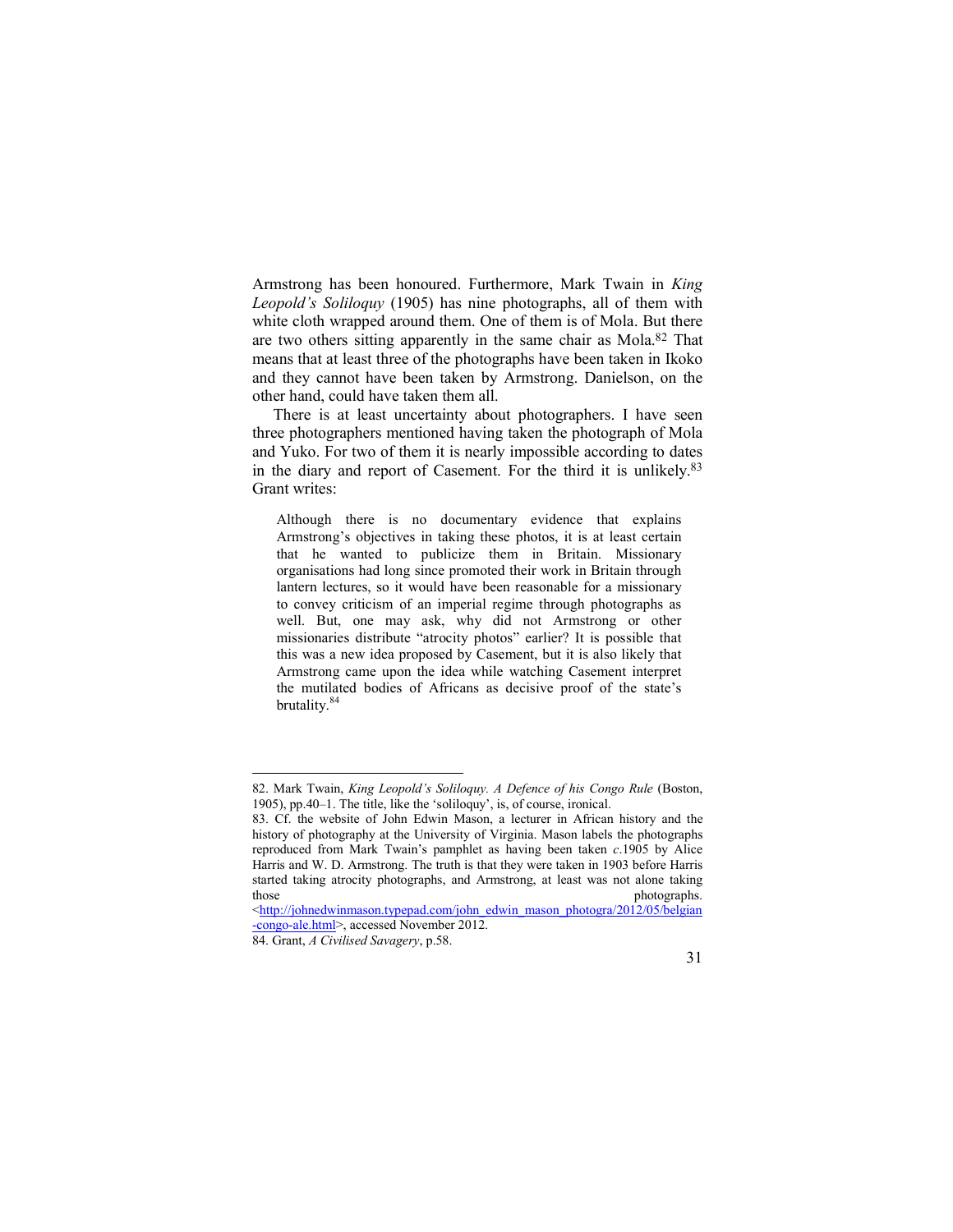Grant confirms that all the speculation about Armstrong and the photographs are based on the 'non-existence' of Danielson in the attempt to find the originator of the photographs. If Danielson and his role in this matter had been known the conclusion would probably have been quite another. A further example of this can be found in a lecture in 2007 by T. Jack Thompson, the Director of the Centre for the Study of Christianity in the Non-Western World at the University of Edinburgh. He states that certain photographs of mutilated children are 'almost certainly' taken by Armstrong. At the end of his paper there is a list of sources for the photographs he has reproduced. For two of them he states: 'unattributed; probably Rev. W. D. Armstrong'.<sup>85</sup> Thompson' assumption is clearly based on the lack of knowledge concerning any other photographer in 1903 than Armstrong.<sup>86</sup>

Adam Hochschild displays in *King Leopold's Ghost* his lack of knowledge of the Danielson's photographs when he writes: 'Starting in 1906, the returned Baptist missionaries the Reverend John Harris and his wife, Alice Seeley Harris—she has taken nearly all the photographs Morel used—began working full time for the mission.'<sup>87</sup> That was at least not the case in 1903, when the Congo Reform Campaign started. While the Harrises, according to Hochschild, used sixty photos in their lantern lectures we know that Danielson used eighty photographs. However, Hochschild does not mention the campaign prior to the foundation of CRA in 23 March 1904, which was started by Danielson and later taken up by Guinness. This is an obvious gap in the known history of the Congo Reform Movement which this paper tries to fill.

<sup>87.</sup> Hochschild, *Leopold's Ghost*, p.216.



<sup>85.</sup> T. Jack Thompson , 'Capturing the Image: African Missionary Photography as Enslavement and Liberation', Day Associates Lecture, June 29 2007, Yale University Divinity School, New Haven, CT, pp.17, 26, University Divinity School, New Haven, CT, pp.17, 26, <[http://www.library.yale.edu/div/pub/CapturingtheImage.pdf>](http://www.library.yale.edu/div/pub/CapturingtheImage.pdf), accessed October 2012.

<sup>86.</sup> Thompson, however, does mention the role in 1899 of the African-American Presbyterian missionary William Henry Sheppard in being probably the earliest of all missionaries to take Congo atrocity photographs, albeit from a different region; Thompson, 'Capturing the Image', p.18.